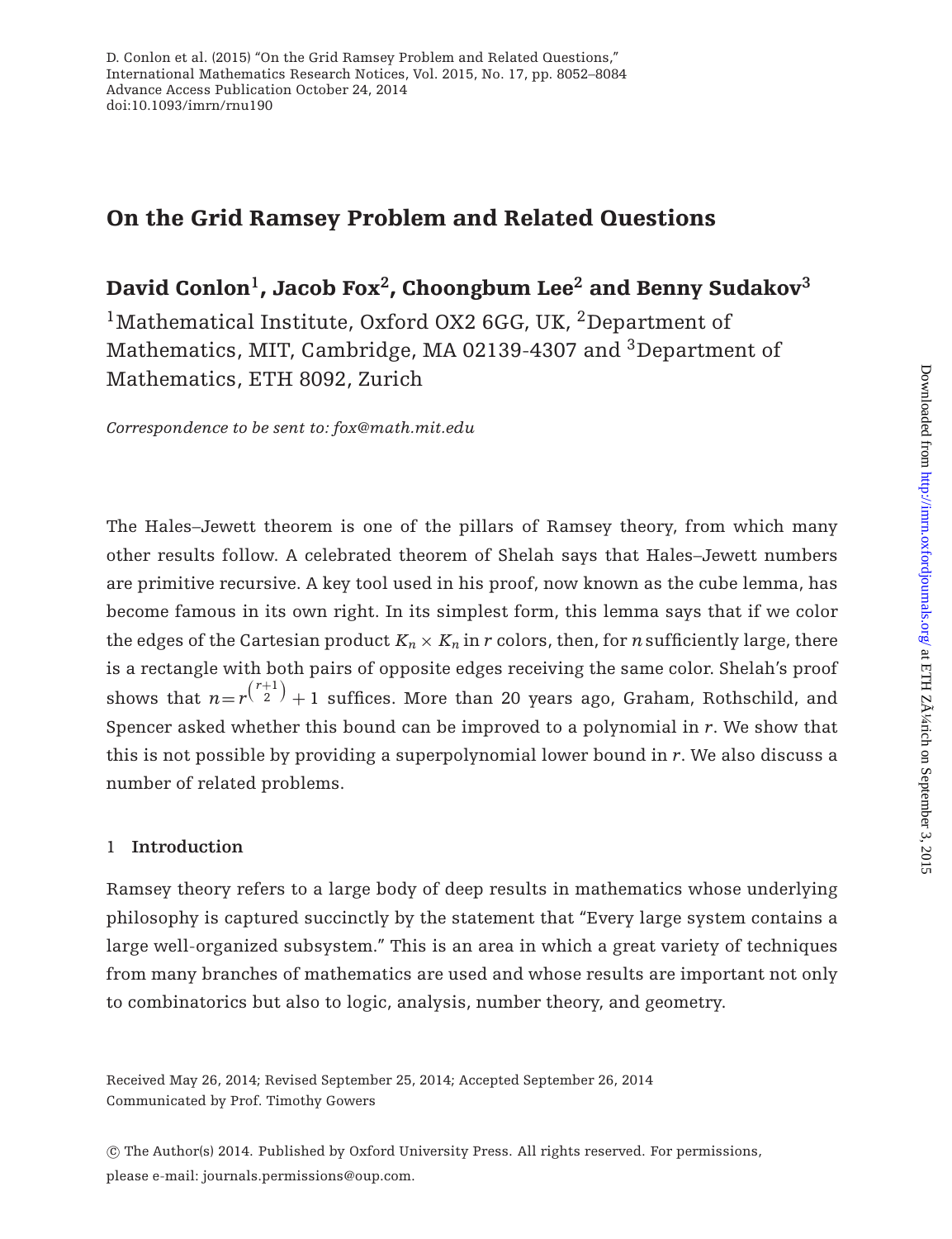One of the pillars of Ramsey theory, from which many other results follow, is the Hales–Jewett theorem [\[13\]](#page-31-0). This theorem may be thought of as a statement about multidimensional multiplayer tic-tac-toe, saying that in a high enough dimension one of the players must win. However, this fails to capture the importance of the result, which easily implies van der Waerden's theorem on arithmetic progressions in colorings of the integers and its multidimensional generalizations. To quote [\[11](#page-31-1)], "The Hales–Jewett theorem strips van der Waerden's theorem of its unessential elements and reveals the heart of Ramsey theory. It provides a focal point from which many results can be derived and acts as a cornerstone for much of the more advanced work."

To state the Hales–Jewett theorem formally requires some notation. Let [*m*] be the set of integers  $\{1, 2, ..., m\}$ . We will refer to elements of  $[m]^n$  as points or words and the set  $[m]$  as the alphabet. For any  $a = (a_1, \ldots, a_n) \in [m]^n$ , any  $x \in [m]$  and any set  $\gamma \subset [n]$ , let  $a \oplus x\gamma$  be the point of  $[m]^n$  whose *j*-th component is  $a_j$  if  $j \not\in \gamma$  and  $x$  if  $j \in \gamma$ . A combinatorial line is a subset of  $[m]^n$  of the form  $\{a \oplus x\gamma : 1 \le x \le m\}$ . The Hales–Jewett theorem is now as follows.

**Theorem 1.1.** For any *m* and *r* there exists an *n*such that any *r*-coloring of the elements of  $[m]^n$  contains a monochromatic combinatorial line.

The original proof of the Hales–Jewett theorem is similar to that of van der Waerden's theorem, using a double induction, where we prove the theorem for alphabet [*m* + 1] and *r* colors by using the statement for alphabet [*m*] and a much larger number of colors. This results in bounds of Ackermann type for the dependence of the dimension *n* on the size of the alphabet *m*. In the late 1980s, Shelah [\[18\]](#page-32-0) made a major breakthrough by finding a way to avoid the double induction and prove the theorem with primitive recursive bounds. This also resulted in the first primitive recursive bounds for van der Waerden's theorem (since drastically improved by Gowers [\[10\]](#page-31-2)).

Shelah's proof relied in a crucial way on a lemma now known as the Shelah cube lemma. The simplest case of this lemma says that if we color the edges of the Cartesian product  $K_n \times K_n$  in *r* colors, then, for *n* sufficiently large, there is a rectangle with both pairs of opposite edges receiving the same color. Shelah's proof shows that we may take  $n$   $\le$   $r^{r+1 \choose 2}$   $+$  1. In the second edition of their book on Ramsey theory [\[11](#page-31-1)], Graham, Rothschild, and Spencer asked whether this bound can be improved to a polynomial in *r*. Such an improvement, if it could be generalized, would allow one to improve Shelah's wowzer-type upper bound for the Hales–Jewett theorem to a tower-type bound. The main result of this paper, Theorem 1.2, answers this question in the negative by providing a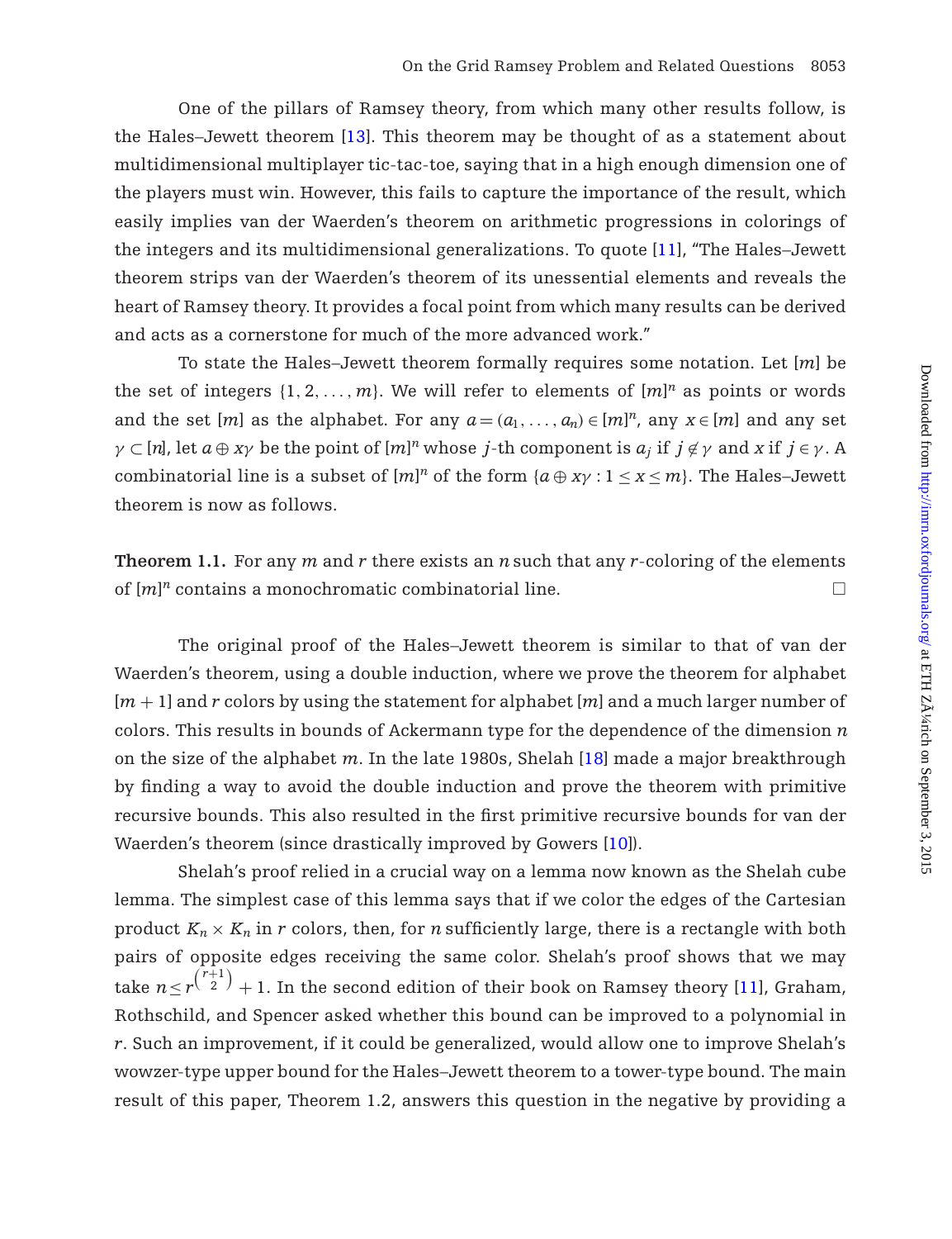superpolynomial lower bound in *r*. We will now discuss this basic case of Shelah's cube lemma, which we refer to as the grid Ramsey problem, in more detail.

## 1.1 **The grid Ramsey problem**

For positive integers *m* and *n*, let the *grid graph*  $\Gamma_{m,n}$  be the graph on vertex set  $[m] \times [n]$ where two distinct vertices  $(i, j)$  and  $(i', j')$  are adjacent if and only if either  $i = i'$  or  $j = j'$ . That is,  $\varGamma_{m,n}$  is the Cartesian product  $K_m \times K_n$ . A *row* of the grid graph  $\varGamma_{m,n}$  is a subgraph induced on a vertex subset of the form  $\{i\} \times [n]$  and a *column* is a subgraph induced on a vertex subset of the form  $[m] \times \{j\}$ .

A rectangle in  $\Gamma_{m,n}$  is a copy of  $K_2 \times K_2$ , that is, an induced subgraph over a vertex subset of the form  $\{(i, j), (i', j), (i, j'), (i', j')\}$  for some integers  $1 \le i < i' \le m$  and  $1 \leq j < j' \leq n$ . We will usually denote this rectangle by  $(i, j, i', j')$ . For an edge-colored grid graph, an *alternating rectangle* is a rectangle (*i*, *j*,*i* , *j* ) such that the color of the edges  $\{(i, j), (i', j)\}$  and  $\{(i, j'), (i', j')\}$  are equal and the color of the edges  $\{(i, j), (i, j')\}$ and  $\{(i', j), (i', j')\}$  are equal, that is, opposite sides of the rectangle receive the same color. An edge coloring of a grid graph is *alternating-rectangle-free* (or *alternating-free*, for short) if it contains no alternating rectangle. The function we will be interested in estimating is the following.

# **Definition.**

- (i) For a positive integer *r*, define  $G(r)$  as the minimum integer *n* for which every edge coloring of Γ*<sup>n</sup>*,*<sup>n</sup>* with *r* colors contains an alternating rectangle.
- (ii) For positive integers *m* and *n*, define  $g(m, n)$  as the minimum integer *r* for which there exists an alternating-free edge coloring of Γ*<sup>m</sup>*,*<sup>n</sup>* with *r* colors. Define  $g(n) = g(n, n)$ .

Note that the two functions *G* and *g* defined above are in inverse relation to each other, in the sense that  $G(r) = n$  implies  $g(n-1) \leq r$  and  $g(n) \geq r+1$ , while  $g(n) = r$ implies  $G(r) > n+1$  and  $G(r-1) < n$ .

We have already mentioned Shelah's bound  $G(r) \leq r^{\binom{r+1}{2}} + 1$ . To prove this, let  $n$  =  $r^{r+1 \choose 2}$  + 1 and suppose that an *r*-coloring of  $\varGamma_{r+1,n}$  is given. There are at most  $r^{r+1 \choose 2}$ ways that one can color the edges of a fixed column with *r* colors. Since the number of columns is  $n > r^{\binom{r+1}{2}}$ , the pigeonhole principle implies that there are two columns which are identically colored. Let these columns be the *j*th column and the *j'*th column and consider the edges that connect these two columns. Since there are  $r + 1$  rows,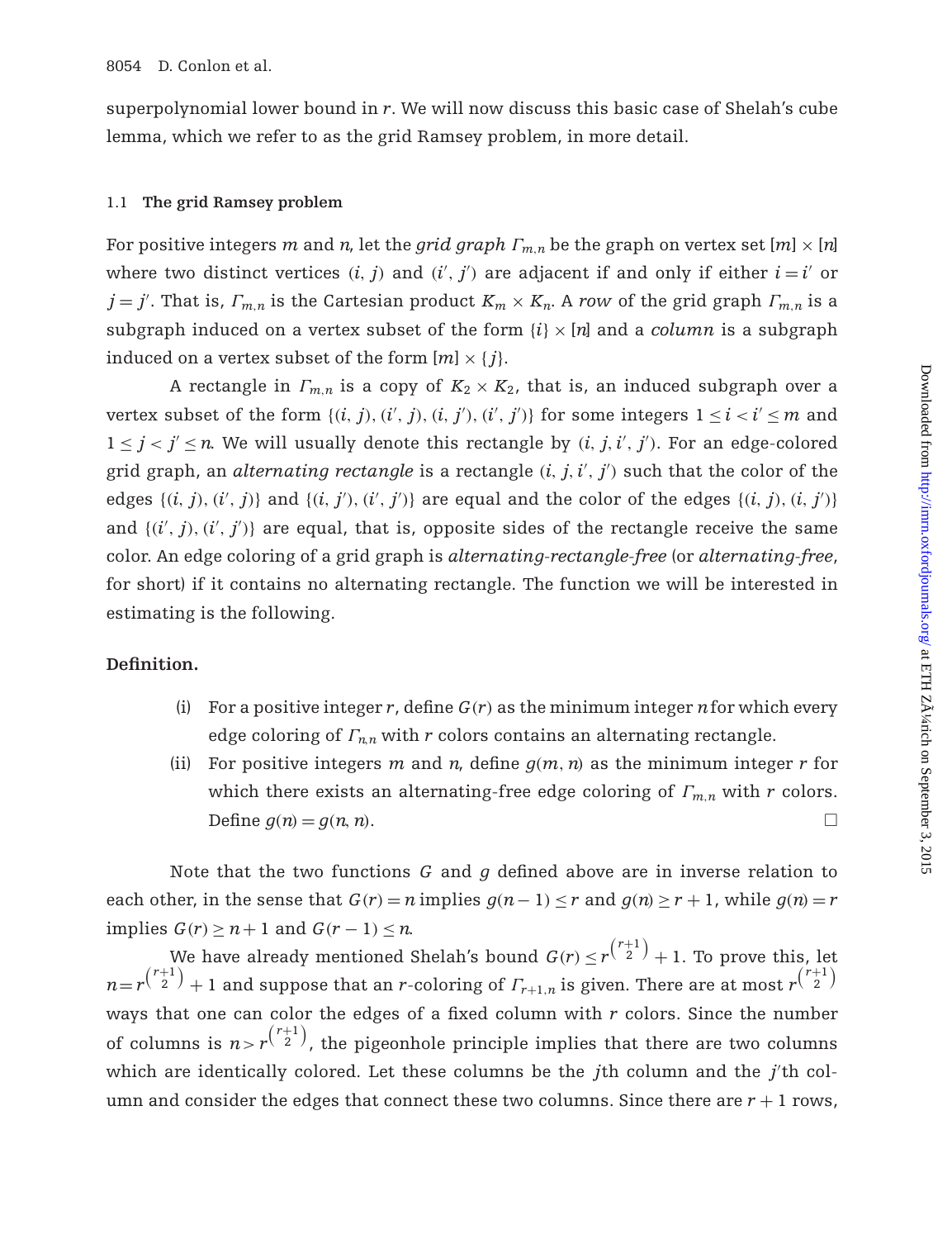the pigeonhole principle implies that there are two rows that have the same color. Let these be the *i*th row and the *i*'th row. Then the rectangle  $(i, j, i', j')$  is alternating. Hence, we see that  $G(r) \leq n$ , as claimed. This argument in fact establishes the stronger bound  $g(r+1,r^{\binom{r+1}{2}}+1) \geq r+1.$ 

It is surprisingly difficult to improve on this simple bound. The only known  $\text{improvement, } G(r) \leq r^{\binom{r+1}{2}} - r^{\binom{r-1}{2}+1} + 1, \text{ which improves Shelah's bound by an addi-1}.$ tive term, was given by Gyárfás  $[12]$  $[12]$ . Instead, we have focused on the lower bound, proving that *G*(*r*) is superpolynomial in *r*. As already mentioned, this addresses a question of Graham, Rothschild, and Spencer [\[11](#page-31-1)]. This question was also reiterated by Hein-rich [\[14\]](#page-31-4) and by Faudree, Gyárfás, and Szőnyi [[8](#page-31-5)], who proved a lower bound of  $\Omega(r^3)$ . Quantitatively, our main result is the following.

**Theorem 1.2.** There exists a positive constant *c* such that

$$
G(r) > 2^{c(\log r)^{5/2}/\sqrt{\log \log r}}.
$$

We will build up to this theorem, first giving a substantially simpler proof for the weaker bound  $G(r) > 2^{c \log^2 r}$ . The following theorem, which includes this result, also contains a number of stronger bounds for the off-diagonal case, improving results of Faudree, Gyárfás, and Szőnyi [[8](#page-31-5)].

## **Theorem 1.3.**

- (i) For all  $C > e^2$ ,  $g(r^{\log C/2}, r^{r/2C}) \le r$  for large enough *r*.
- (ii) For all positive constants  $\varepsilon$ ,  $g(2^{\varepsilon \log^2 r}, 2^{r^{1-\varepsilon}}) \leq r$  for large enough  $r$ .
- (iii) There exists a positive constant *c* such that  $g(cr^2, r^{r^2/2}/e^{r^2}) \le r$  for large enough  $r$ .  $\Box$

Part (i) of this theorem already shows that  $G(r)$  is superpolynomial in *r*, while part (ii) implies the more precise bound  $G(r) > 2^{c \log^2 r}$  mentioned above, though at the cost of a weaker off-diagonal result. For  $(m, n) = (r + 1, r^{{r + 1} \choose 2})$ , it is easy to find an alternating-free edge coloring of Γ*<sup>m</sup>*,*<sup>n</sup>* with *r* colors by reverse engineering the proof of Shelah's bound  $G(r) \leq r^{\binom{r+1}{2}}+1$ . Part (iii) of Theorem 1.3 shows that *n* can be close to  $r^{\binom{r+1}{2}}$  even when  $m$  is quadratic in  $r.$  This goes some way toward explaining why it is so difficult to improve the bound  $G(r) \le r^{\binom{r+1}{2}}$ .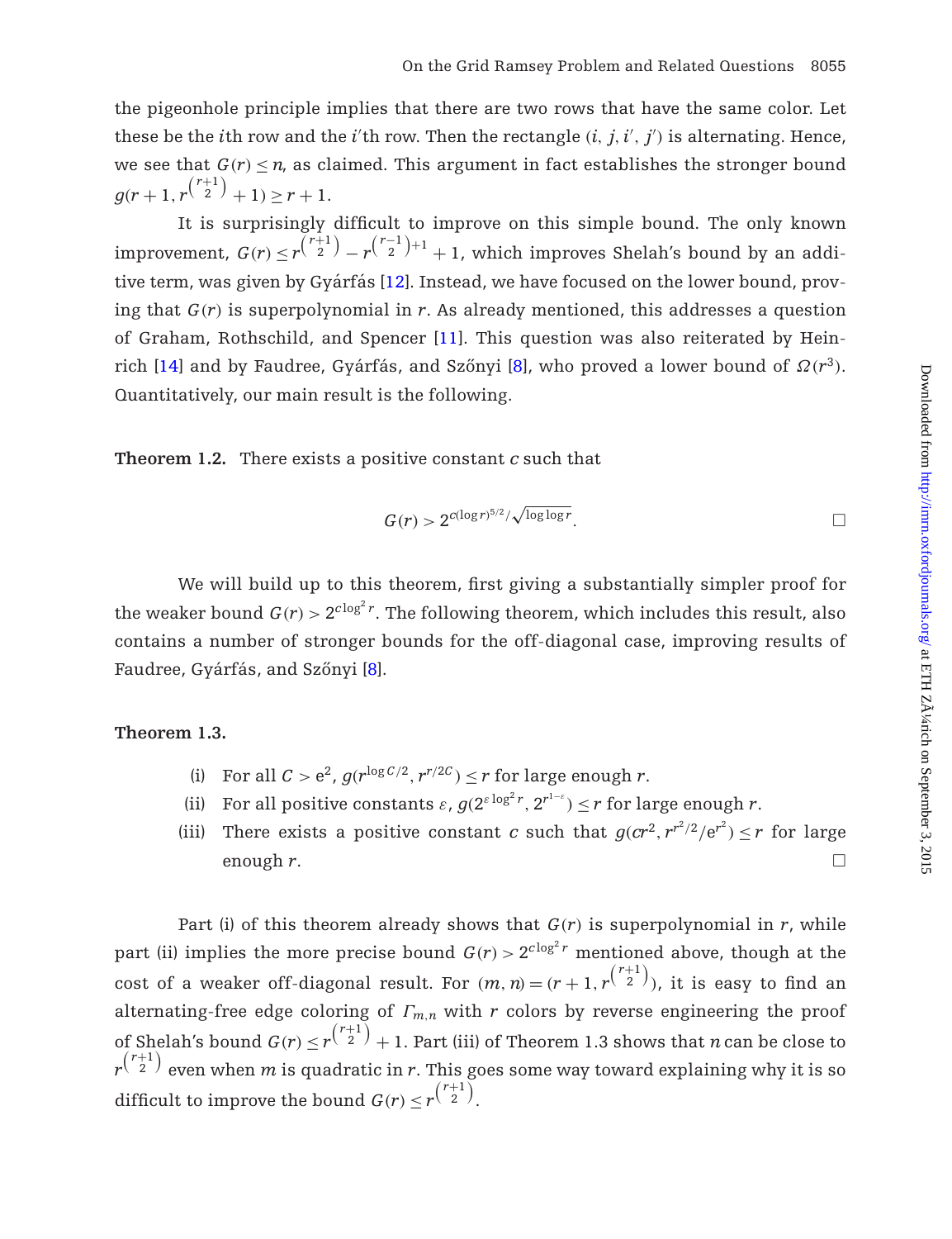# 1.2 The Erdős-Gyárfás problem

The Ramsey-type problem for grid graphs considered in the previous subsection is closely related to a problem of Erdős and Gyárfás on generalized Ramsey numbers. To discuss this problem, we need some definitions.

**Definition.** Let *k*, *p* and *q* be positive integers satisfying  $p \geq k+1$  and  $2 \leq q \leq {p \choose k}$ .

- (i) For each positive integer *r*, define  $F_k(r, p, q)$  as the minimum integer *n* for which every edge coloring of  $K_n^{(k)}$  with  $r$  colors contains a copy of  $K_p^{(k)}$  receiving at most *q* − 1 distinct colors on its edges.
- (ii) For each positive integer *n*, define  $f_k(n, p, q)$  as the minimum integer *r* for which there exists an edge coloring of  $K_n^{(k)}$  with  $r$  colors such that every copy of  $K_p^{(k)}$  receives at least  $q$  distinct colors on its edges.  $\hfill \Box$

For simplicity, we usually write  $F(r, p, q) = F_2(r, p, q)$  and  $f(n, p, q) = f_2(n, p, q)$ . As in the previous subsection, the two functions are in inverse relation to each other:  $F(r, p, q) = n$  implies  $f(n, p, q) > r + 1$  and  $f(n-1, p, q) < r$ , while  $f(n, p, q) = r$  implies  $F(r, p, q) \geq n + 1$  and  $F(r - 1, p, q) \leq n$ .

The function  $F(r, p, q)$  generalizes the Ramsey number since  $F(2, p, 2)$  is equal to the Ramsey number  $R(p)$ . Call an edge coloring of  $K_n$  a  $(p, q)$ -coloring if every copy of  $K_p$ receives at least *q* distinct colors on its edges. The definitions of  $F(r, p, q)$  and  $f(n, p, q)$ can also be reformulated in terms of  $(p, q)$ -colorings. For example,  $f(n, p, q)$  asks for the minimum integer *r* such that there is a  $(p, q)$ -coloring of  $K_n$  using *r* colors.

The function  $f(n, p, q)$  was first introduced by Erdős and Shelah [[5](#page-31-6), [6\]](#page-31-7) and then was systematically studied by Erdős and Gyárfás [[7\]](#page-31-8). They studied the asymptotics of *f*(*n*, *p*, *q*) as *n*tends to infinity for various choices of parameters *p* and *q*. It is clear that *f*(*n*, *p*, *q*) is increasing in *q*, but it is interesting to understand the transitions in behavior as *q* increases. At one end of the spectrum,  $f(n, p, 2) \le f(n, 3, 2) \le \lfloor \log n \rfloor$ , while, at the other end,  $f(n, p, \binom{p}{2}) = \binom{n}{2}$  (provided  $p \ge 4$ ). In the middle range, Erdős and Gyárfás proved that  $f(n, p, p) \ge n^{1/(p-2)} - 1$ , which in turn implies that  $f(n, p, q)$  is polynomial in *n* for any  $q \geq p$ . A problem left open by Erdős and Gyárfás was to determine whether  $f(n, p, p-1)$  is also polynomial in *n*.

For  $p=3$ , it is easy to see that  $f(n, 3, 2)$  is subpolynomial since it is equivalent to determining the multicolor Ramsey number of the triangle. For  $p=4$ , Mubayi [\[16\]](#page-32-1) showed that  $f(n, 4, 3) \leq 2^{c\sqrt{\log n}}$  and Eichhorn and Mubayi [\[4](#page-31-9)] showed that  $f(n, 5, 4) \leq$ Showed that  $f(t, 4, 3) \le 2$  and Etchnorn and Mubayi [4] showed that  $f(t, 3, 4) \le 2^{c\sqrt{\log n}}$ . Recently, Conlon *et al.* [\[3](#page-31-10)] resolved the question of Erdős and Gyárfás, proving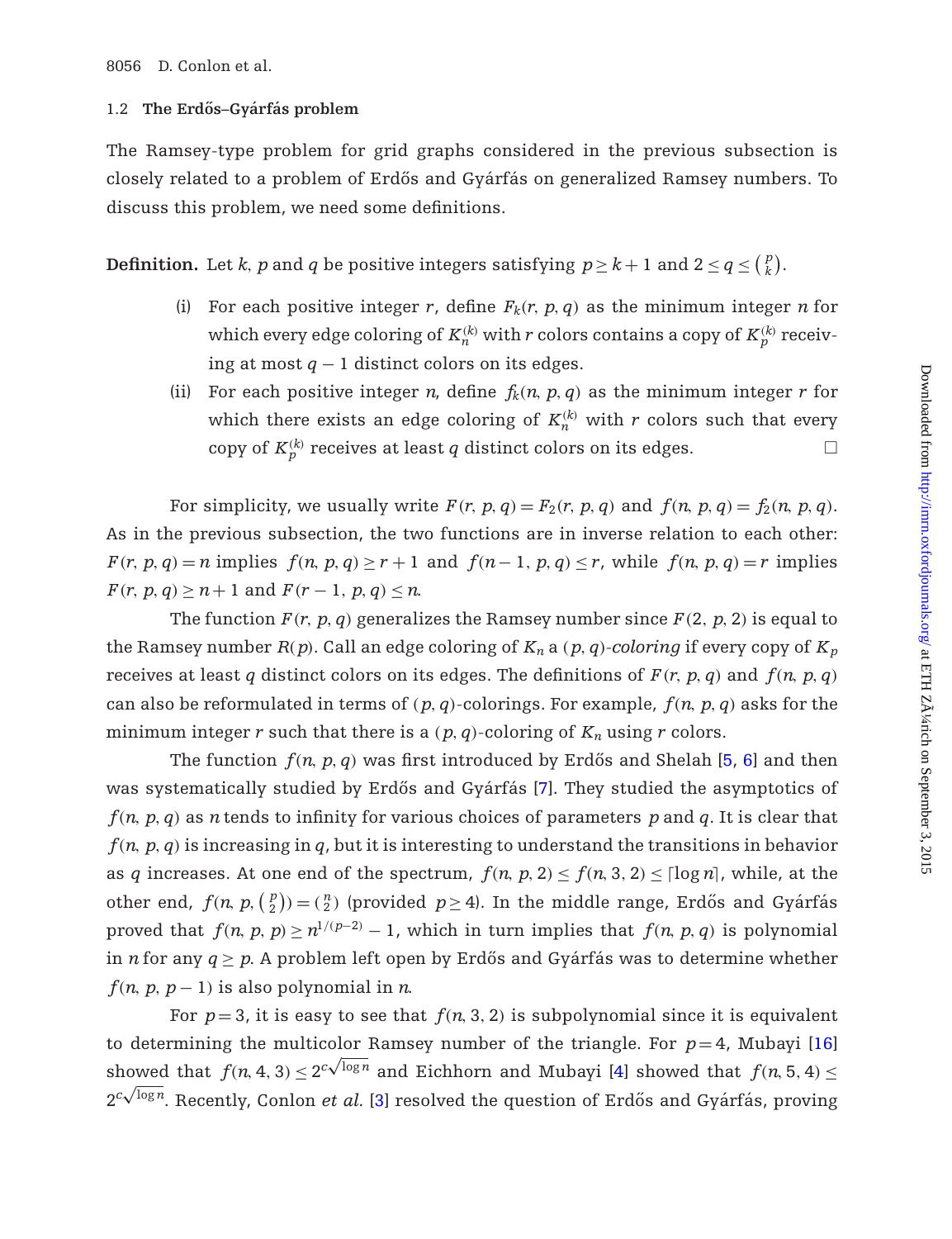that  $f(n, p, p-1)$  is subpolynomial for all  $p \ge 3$ . Nevertheless, the function  $f(n, p, p-1)$ is still far from being well understood, even for  $p=4$ , where the best known lower bound is  $f(n, 4, 3) = \Omega(\log n)$  (see [\[9,](#page-31-11) [15](#page-32-2)]).

In this paper, we consider extensions of these problems to hypergraphs. The main motivation for studying this problem comes from an equivalent formulation of the grid Ramsey problem (actually, this is Shelah's original formulation). Let  $K^{(3)}(n,n)$ be the 3-uniform hypergraph with vertex set  $A \cup B$ , where  $|A| = |B| = n$ , and edge set consisting of all those triples which intersect both *A* and *B*. We claim that *g*(*n*) is within a factor of two of the minimum integer *r* for which there exists an *r*-coloring of the edges of  $K^{(3)}(n, n)$  such that any copy of  $K_4^{(3)}$  has at least three colors on its edges. To see the relation, we abuse notation and regard both *A* and *B* as copies of the set [*n*]. For  $i \in A$  and  $j, j' \in B$ , map the edge  $\{(i, j), (i, j')\}$  of  $\Gamma_{n,n}$  to the edge  $(i, j, j')$  of  $K^{(3)}(n, n)$  and, for  $i, i' \in A$  and  $j \in B$ , map the edge  $\{(i, j), (i', j)\}$  of  $\Gamma_{n,n}$  to the edge  $(i, i', j)$  of  $K^{(3)}(n, n)$ . Note that this defines a bijection between the edges of  $\varGamma_{n,n}$  and the edges of  $K^{(3)}(n,n)$ , where the rectangles of  $\varGamma_{n,n}$  are in one-to-one correspondence with the copies of  $K_4^{(3)}$ in  $K^{(3)}(n,n)$  intersecting both sides in two vertices. Hence, given a desired coloring of  $K^{(3)}(n,n)$ , we can find a coloring of  $\varGamma_{n,n}$  where all rectangles receive at least three colors (and are thus alternating-free), showing that  $g(n) \leq r$ . Similarly, given an alternating-free coloring of  $\Gamma_{nn}$ , we may double the number of colors to ensure that the set of colors used for row edges and those used for column edges are disjoint. This turns an alternatingfree coloring of  $\varGamma_{n,n}$  into a coloring where each  $K_4^{(3)}$  receives at least three colors. Hence, as above, we see that  $r < 2 q(n)$ .

Therefore, essentially the only difference between  $q(n)$  and  $f_3(2n, 4, 3)$  is that the base hypergraph for  $g(n)$  is  $K^{(3)}(n,n)$  rather than  $K_{2n}^{(3)}$ . This observation allows us to establish a close connection between the quantitative estimates for  $f_3(n, 4, 3)$  and  $g(n)$ , as exhibited by the following pair of inequalities (that we will prove in Proposition 4.1):

<span id="page-5-0"></span>
$$
g(n) \le f_3(2n, 4, 3) \le 2\lceil \log n \rceil^2 g(n). \tag{1}
$$

This implies upper and lower bounds for  $f_3(n, 4, 3)$  and  $F_3(r, 4, 3)$  analogous to those we have established for  $g(n)$  and  $G(r)$ . More generally, we have the following recursive upper bound for  $F_k(r, p, q)$ .

**Theorem 1.4.** For positive integers *r*, *k*, *p* and *q*, all greater than 1 and satisfying  $r \geq k$ ,  $p \geq k+1$  and  $2 \leq q \leq {p \choose k}$ ,

$$
F_k(r, p, q) \le r^{\binom{F_{k-1}(r, p-1, q)}{k-1}}.
$$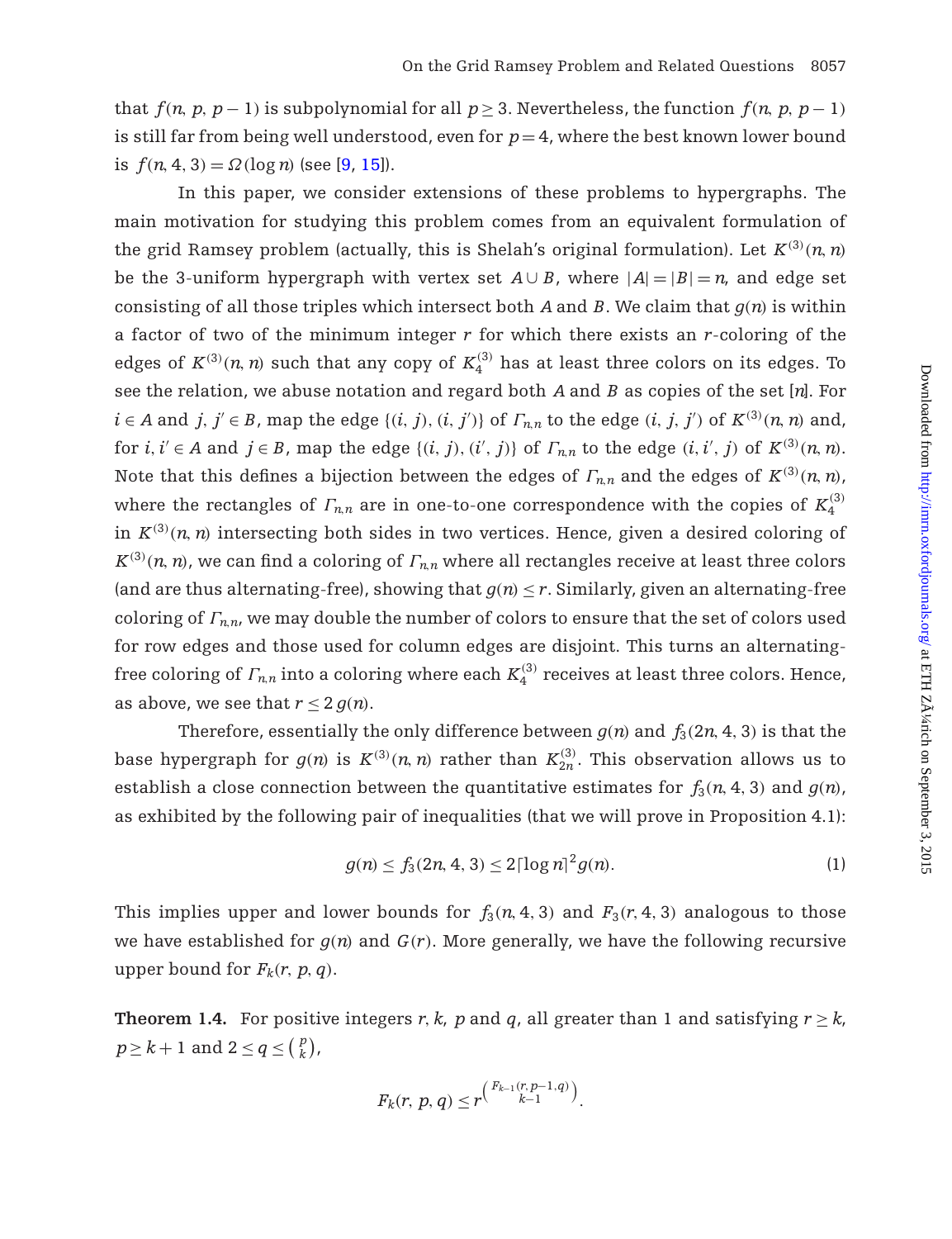The above is true even for  $q > \binom{p-1}{k-1}$ , where we trivially have  $F_{k-1}(r, p-1, q) = p-1$ .  $\Box$ 

By repeatedly applying Theorem 1.4, we see that for each fixed *i* with  $0 \le i \le k$ and large enough *p*,

$$
F_k\left(r, p, \left(\begin{array}{c} p-i \\ k-i \end{array}\right)+1\right)\leq r^{r^{-\frac{r^{c_k p}}{2}}}
$$

,

where the number of  $r'$ s in the tower is  $i$ . For  $0 < i < k$ , it would be interesting to establish a lower bound on  $F_k(r, p, \binom{p-i}{k-i})$  that is significantly larger than this upper bound on  $F_k(r,\,p,\big(\frac{p-i}{k-i}\big)+1).$  This would establish an interesting phenomenon of 'sudden jumps' in the asymptotics of  $F_k(r, p, q)$  at the values  $q = \binom{p-i}{k-i}$ . We believe that these jumps indeed occur.

Let us examine some small cases of this problem. For graphs, as mentioned above,  $F(r, p, p)$  is polynomial while  $F(r, p, p-1)$  is superpolynomial. For 3-uniform hypergraphs,  $F_3(r, p, \binom{p-1}{2} + 1)$  is polynomial in terms of *r*. Hence, the first interesting case is to decide whether the function  $F_3(r, p, \binom{p-1}{2})$  is also polynomial. The fact that  $F_3(r, 4, 3)$  is superpolynomial follows from Theorem 1.2 and [\(1\)](#page-5-0), giving some evidence towards the conjecture that  $F_3(r,\,p,\bigl(\frac{p-1}{2}\bigr))$  is superpolynomial. We provide further evidence by establishing the next case for 3-uniform hypergraphs.

**Theorem 1.5.** There exists a positive constant *c* such that  $F_3(r, 5, 6) \ge 2^{c \log^2 r}$  for all positive integers *r*.

#### 1.3 A chromatic number version of the Erdős–Gyárfás problem

A graph with chromatic number equal to *p* we call *p-chromatic*. In the process of studying  $G(r)$  (and proving Theorem 1.2), we encountered the following variant of the functions discussed in the previous subsection, where  $K_p$  is replaced by *p*-chromatic subgraphs.

**Definition.** Let *p* and *q* be positive integers satisfying  $p \ge 3$  and  $2 \le q \le \left(\frac{p}{2}\right)$ .

- (i) For each positive integer *r*, define  $F_\chi(r, p, q)$  as the minimum integer *n* for which every edge coloring of  $K_n$  with r colors contains a p-chromatic subgraph receiving at most  $q - 1$  distinct colors on its edges.
- (ii) For each positive integer *n*, define  $f_{\gamma}(n, p, q)$  as the minimum integer *r* for which there exists an edge coloring of  $K_n$  with  $r$  colors such that every *p*-chromatic subgraph receives at least *q* distinct colors on its edges.  $\Box$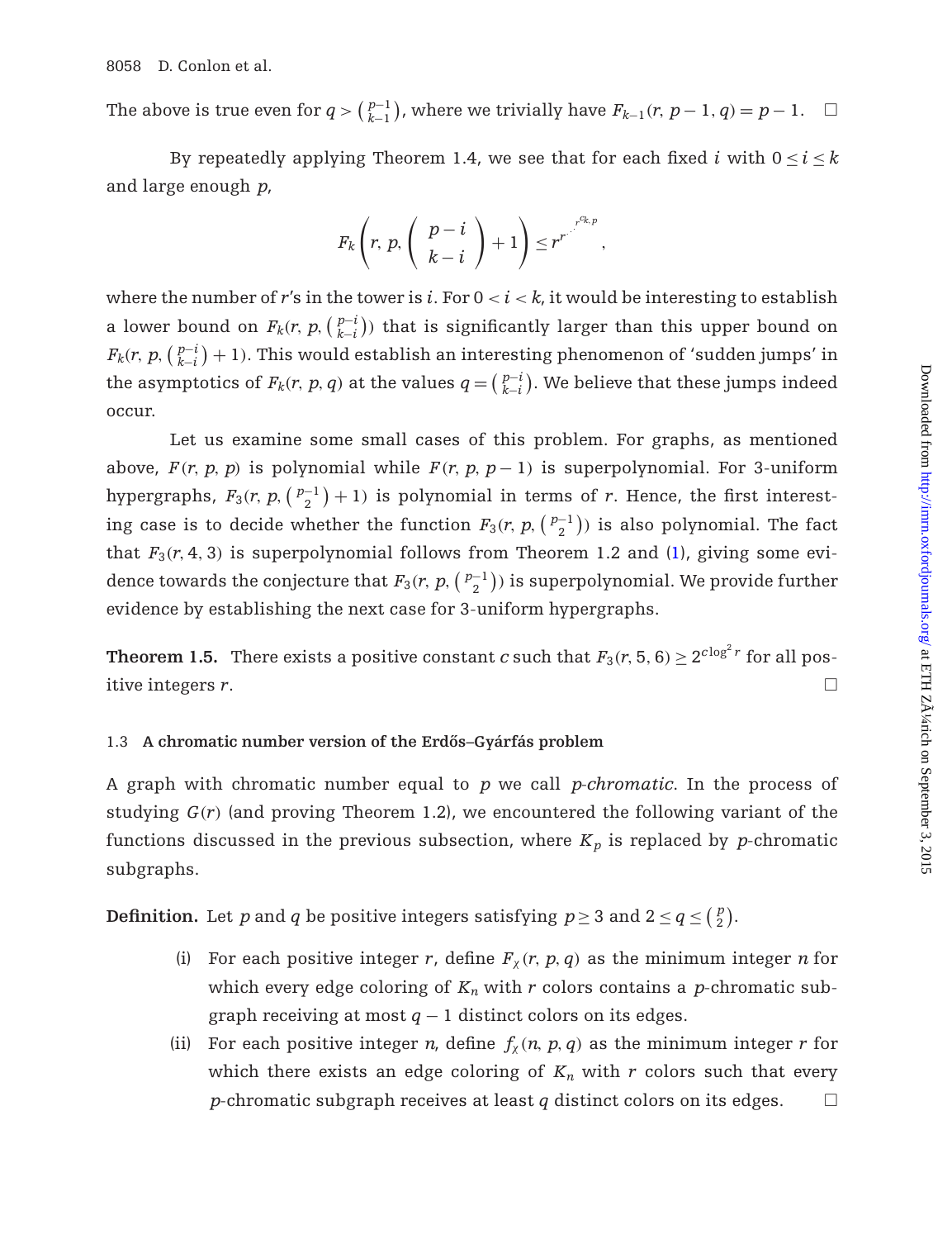Call an edge coloring of  $K_n$  a *chromatic-*( $p$ ,  $q$ )*-coloring* if every *p*-chromatic subgraph receives at least *q* distinct colors on its edges. As before, the definitions of  $F_\chi(r, p, q)$  and  $f_\chi(n, p, q)$  can be restated in terms of chromatic-( $p, q$ )-colorings. Also, an edge coloring of  $K_n$  is a chromatic-( $p, q$ )-coloring if and only if the union of every  $q - 1$ color classes induces a graph of chromatic number at most *p*− 1. In some sense, this looks like the most natural interpretation for the functions  $F_\chi(r, p, q)$  and  $f_\chi(n, p, q)$ . If we choose to use this definition, then it is more natural to shift the numbers *p*and *q* by 1. However, we use the definition above in order to make the connection between  $F_{\chi}(r, p, q)$ and  $F(r, p, q)$  more transparent.

From the definition, we can immediately deduce some simple facts such as

<span id="page-7-0"></span>
$$
F_{\chi}(r, p, q) \le F(r, p, q), \quad f_{\chi}(n, p, q) \ge f(n, p, q)
$$
 (2)

for all values of *r*, *p*, *q*,*n*and

$$
f_{\chi}\left(n, p, \left(\begin{array}{c} p \\ 2 \end{array}\right)\right) = f\left(n, p, \left(\begin{array}{c} p \\ 2 \end{array}\right)\right) = \left(\begin{array}{c} n \\ 2 \end{array}\right)
$$

for all  $n > p > 4$ .

Let  $n = F_\chi(r, p, q) - 1$  and consider a chromatic-(p, q)-coloring of  $K_n$  that uses r colors in total. Cover the set of *r* colors by  $\lceil r/(q-1) \rceil$  subsets of size at most  $q-1$ . The chromatic number of the graph induced by each subset is at most *p*− 1 and thus, by the product formula for chromatic number, we see that

$$
F_{\chi}(r, p, q) - 1 \le (p - 1)^{\lceil r/(q-1) \rceil}.
$$

This gives a general exponential upper bound.

On the other hand, when *d* is a positive integer,  $p = 2^d + 1$  and  $q = d + 1$ , a coloring of the complete graph which we will describe in Section 2 implies that

$$
F_{\chi}(r, 2^d+1, d+1) \ge 2^r+1.
$$

Whenever *r* is divisible by *d*, we see that the two bounds match to give

<span id="page-7-1"></span>
$$
F_{\chi}(r, 2^d + 1, d + 1) = 2^r + 1.
$$
 (3)

Let us examine the value of  $F_\chi(r, p, q)$  for some small values of p and q. By using the observations  $(2)$  and  $(3)$ , we have

$$
F_{\chi}(r, 3, 2) = 2^{r} + 1
$$
,  $F_{\chi}(r, 3, 3) \le F(r, 3, 3) \le r + 2$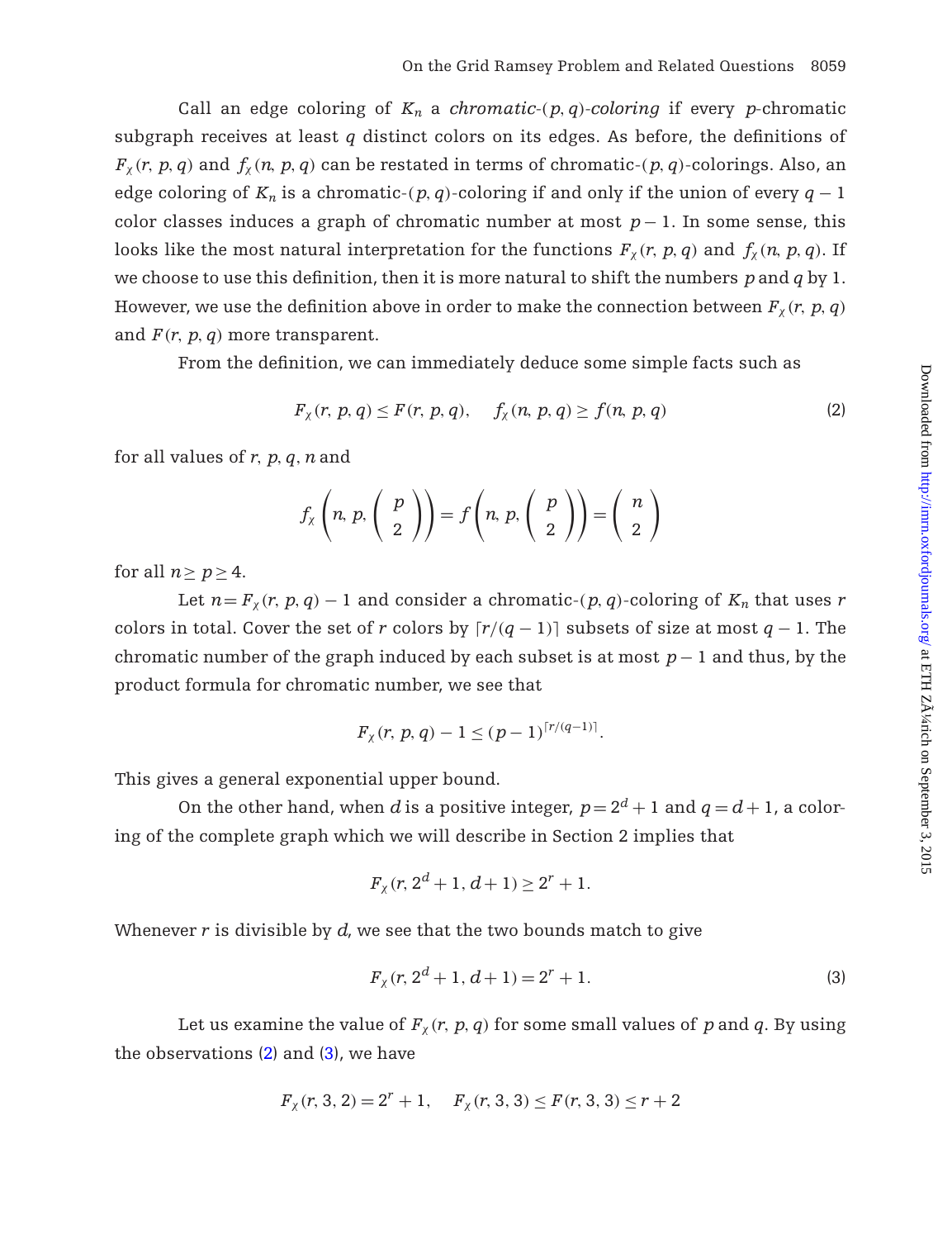8060 D. Conlon et al.

for  $p = 3$  and

$$
F_{\chi}(r,4,2) \ge 2^r+1, \quad F_{\chi}(r,4,4) \le F(r,4,4) \le r^2+2
$$

for  $p=4$  and  $r \geq 2$ . The bound on  $F(r, 4, 4)$  follows since every edge coloring of the complete graph on  $r^2 + 2$  vertices with *r* colors contains a vertex *v* and a set *X* of size at least  $r + 1$  such that all the edges connecting v to *X* have the same color, say red. If an edge *e* with vertices in  $X$  is red, we get a  $K_4$  using at most three colors by taking  $v$ , the vertices of *e*, and any other vertex in *X*. So, we may suppose at most *r* − 1 colors are used on the edges with both vertices in *X*. In this case, as  $|X| \geq F(r-1, 3, 3)$ , we can find three vertices in *X* with at most two colors used on the edges connecting them. Adding  $v$  to this set gives a set of four vertices with at most three colors used on the edges connecting them.

We show that the asymptotic behavior of  $F_\chi(r, 4, 3)$  is different from both *F*<sub>x</sub>(*r*, 4, 2) and *F*<sub>x</sub>(*r*, 4, 4).

**Theorem 1.6.** There exist positive constants *C* and  $r_0$  such that for all  $r \ge r_0$ ,

$$
2^{\log^2 r/36} \leq F_{\chi}(r, 4, 3) \leq C \cdot 2^{130 \sqrt{r \log r}}.
$$

Despite being interesting in its own right, our principal motivation for considering chromatic- $(p, q)$ -colorings was to establish the following theorem, which is an important ingredient in the proof of Theorem 1.2.

**Theorem 1.7.** For every fixed positive integer *n*, there exists an edge coloring of the complete graph  $K_n$  with  $2^6 \sqrt{\log n}$  colors with the following property: for every subset *X* of colors with  $|X| \geq 2$ , the subgraph induced by the edges colored with a color from X has chromatic number at most  $2^{3\sqrt{|X|\log |X|}}$ . The contract of the contract of  $\Box$ 

This theorem has the following immediate corollary.

**Corollary 1.8.** For all positive integers *n*, *r* and  $s > 2$ ,

$$
f_{\chi}(n, 2^{3\sqrt{s\log s}}+1, s+1) \leq 2^{6\sqrt{\log n}} \quad \text{and} \quad F_{\chi}(r, 2^{3\sqrt{s\log s}}+1, s+1) \geq 2^{\log^2 r/36}. \qquad \Box
$$

Our paper is organized as follows. In Section 2, we review two coloring functions that will be used throughout the paper. In Section 3, we prove Theorems 1.2 and 1.3. In Section 4, we prove Theorems 1.4 and 1.5. In Section 5, we prove Theorems 1.6 and 1.7. We conclude with some further remarks and open problems in Section 6.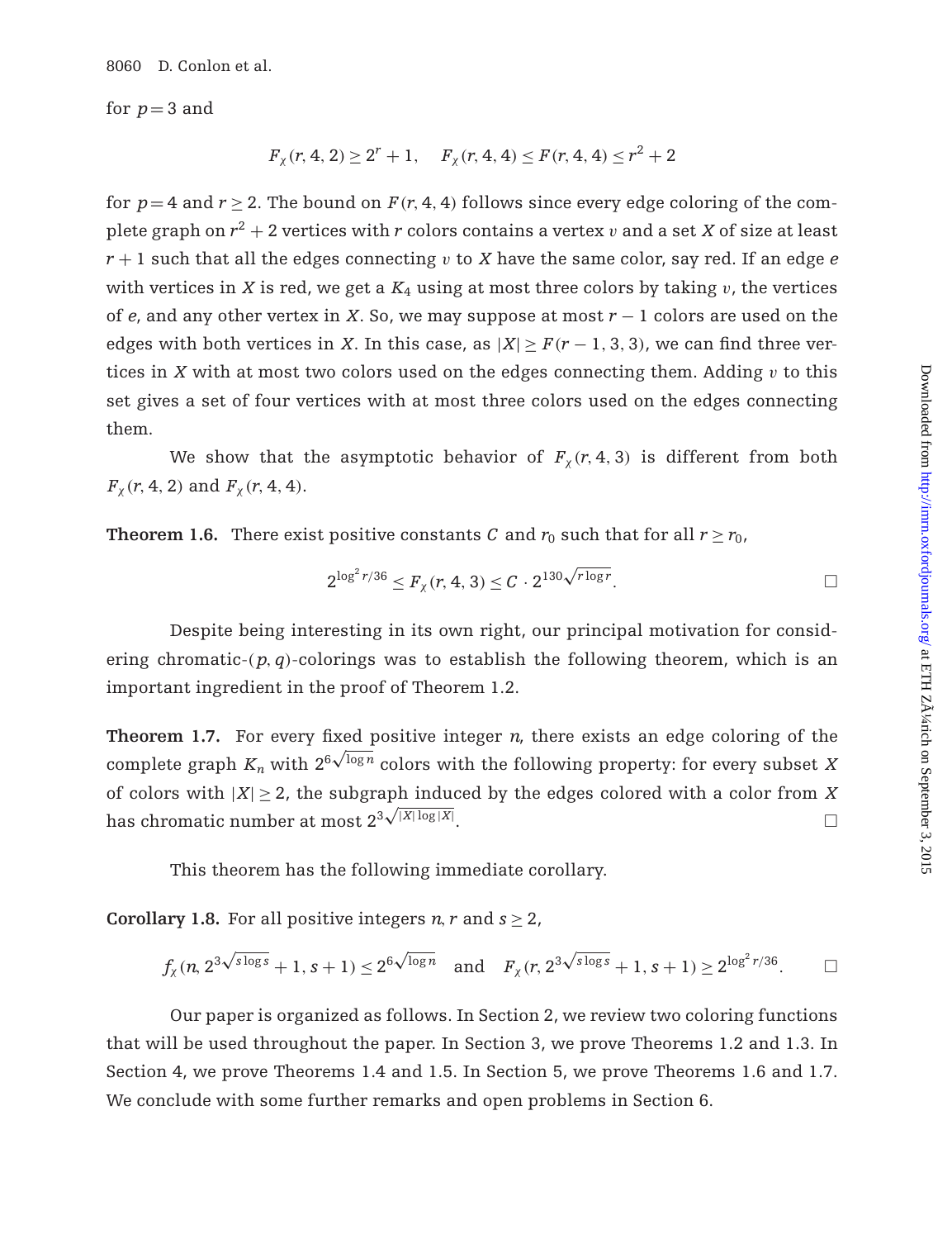*Notation.* We use log for the base 2 logarithm and ln for the natural logarithm. For the sake of clarity of presentation, we systematically omit floor and ceiling signs whenever they are not essential. We also do not make any serious attempt to optimize absolute constants in our statements and proofs.

The following standard asymptotic notation will be used throughout. For two functions  $f(n)$  and  $g(n)$ , we write  $f(n) = o(g(n))$  if  $\lim_{n\to\infty} f(n)/g(n) = 0$  and  $f(n) =$  $O(g(n))$  or  $g(n) = \Omega(f(n))$  if there exists a constant *M* such that  $|f(n)| \leq M|g(n)|$  for all sufficiently large *n*. We also write  $f(n) = \Theta(g(n))$  if both  $f(n) = O(g(n))$  and  $f(n) = \Omega(g(n))$ are satisfied.

# 2 **Preliminaries**

We begin by defining two edge colorings of the complete graph  $K_n$ , one a (3, 2)-coloring and the other a (4, 3)-coloring. These will be used throughout the paper.

We denote the  $(3, 2)$ -coloring by  $c_B$ , where 'B' stands for 'binary'. To define this coloring, we let *t* be the smallest integer such that  $n \leq 2^t$ . We consider the vertex set [*n*] as a subset of  $\{0, 1\}^t$  by identifying *x* with  $(x_1, \ldots, x_t)$ , where  $\sum_{i=1}^t x_i 2^{i-1}$  is the binary expansion of *x* − 1. Then, for two vertices  $x = (x_1, \ldots, x_t)$  and  $y = (y_1, \ldots, y_t)$ ,  $c_B(x, y)$  is the minimum *i* for which  $x_i \neq y_i$ . This coloring uses at most  $\lceil \log n \rceil$  colors and is a (3, 2)-coloring since three vertices cannot all differ in the *i*th coordinate. In fact, it is a chromatic- $(2^d + 1, d + 1)$ -coloring for all integers  $d \ge 1$ , since it gives an edge partition *E* =  $E_1$  ∪ ···∪  $E_t$  of  $K_n$  for  $t = \lceil \log n \rceil$  such that, for all  $J \subset [t]$ , the graph consisting of the edges  $\bigcup_{j\in J}E_j$  has chromatic number at most  $2^{|J|}.$ 

The (4, 3)-coloring, which is a variant of Mubayi's coloring [\[16\]](#page-32-1), will be denoted by  $c_M$ . To define this coloring, we let  $t$  be the smallest integer such that  $n$   $\leq$   $2^{t^2}$  and  $m$   $=$   $2^t$ . We consider the vertex set [*n*] as a subset of  $[m]^t$  by identifying *x* with  $(x_1, \ldots, x_t)$ , this time by examining the base *m* expansion of  $x - 1$ . For two vertices  $x = (x_1, \ldots, x_t)$  and  $y=(y_1,\ldots,y_t)$ , let

$$
c_M(x, y) = (\{x_i, y_i\}, a_1, \ldots, a_t),
$$

where *i* is the minimum index in which *x* and *y* differ and  $a_j = 0$  or 1 depending on whether  $x_j = y_j$  or not (note that the coloring function  $c_M$  is symmetric in its two variables).

The coloring  $c_M$  is a (3, 2)-coloring since it partitions the edge set of  $K_n$  into bipartite graphs and a simple case analysis similar to that given in [\[16\]](#page-32-1) shows that it is a  $(4, 3)$ -coloring (the proof of Theorem 1.6 given in Section 5 shows that  $c_M$  is even a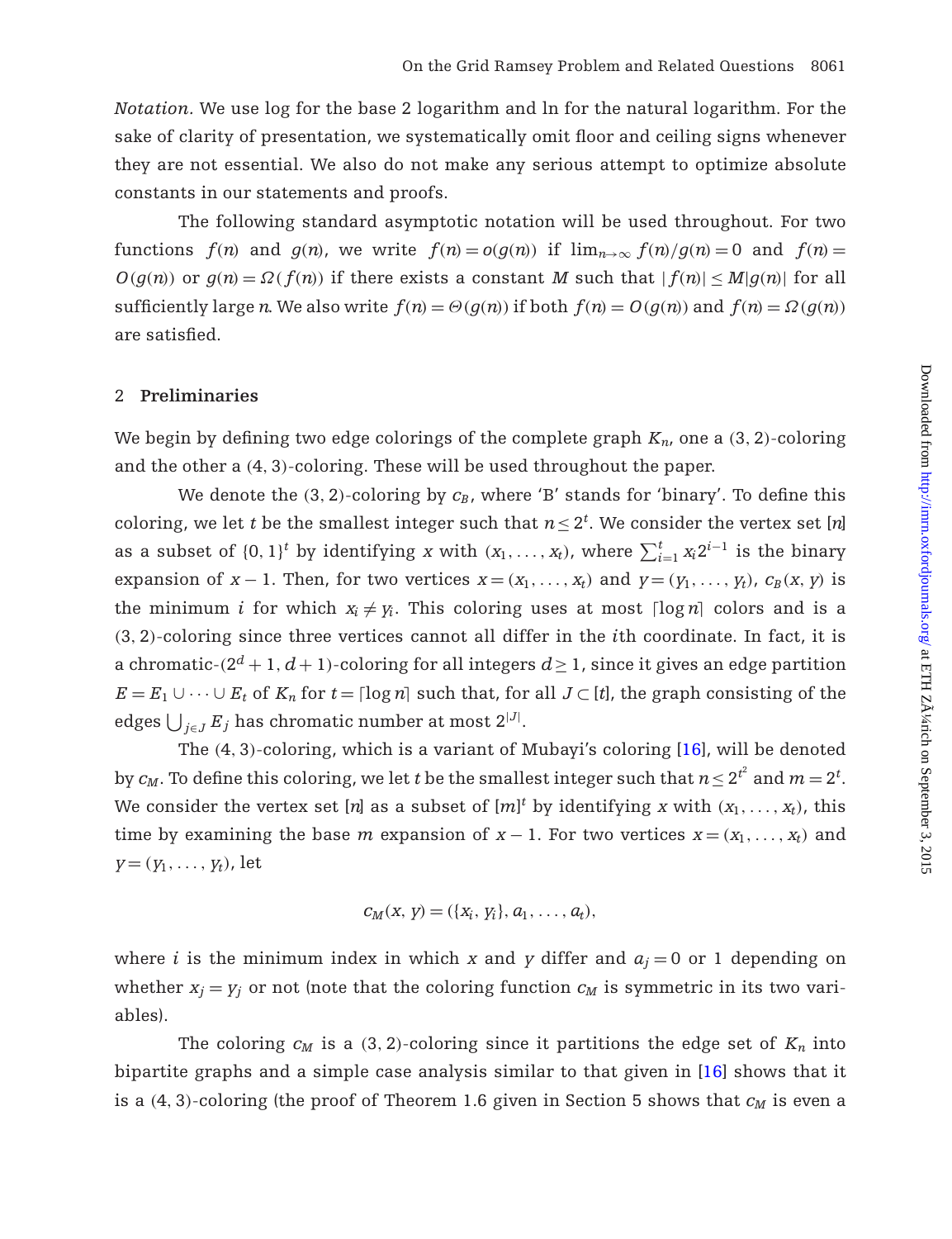$\hbox{chromatic-(4, 3)-coloring).}$  Since  $2^{(t-1)^2} < n$ , the total number of colors used is at most

$$
m^2 \cdot 2^t = 2^{3t} < 2^{3(1+\sqrt{\log n})} \le 2^6 \sqrt{\log n}.
$$

Hence,  $c_M$  uses at most  $r\!=\!2^{6\sqrt{\log n}}$  colors to color the edge set of the complete graph on  $n = 2^{\log^2 r/36}$  vertices.

#### 3 **The Grid Ramsey Problem**

In order to improve the lower bound on *G*(*r*), we need to find an edge coloring of the grid graph which is alternating-free. The following lemma is the key idea behind our argument. For two edge-coloring functions  $c_1$  and  $c_2$  of the complete graph  $K_n$ , let  $\mathcal{G}(c_1, c_2)$  be the subgraph of  $K_n$  where *e* is an edge if and only if  $c_1(e) = c_2(e)$ .

**Lemma 3.1.** Let *m*,*n*, and *r* be positive integers. There exists an alternating-rectanglefree edge coloring of Γ*<sup>m</sup>*,*<sup>n</sup>* with *r* colors if and only if there are edge colorings *c*1,..., *cm* of the complete graph  $K_n$  with r colors satisfying

$$
\chi(\mathcal{G}(c_i,c_j))\leq r
$$

for all pairs of indices  $i, j$ .

**Proof.** We first prove the 'if' statement. Consider the grid graph Γ*<sup>m</sup>*,*<sup>n</sup>*. For each *i*, color the edges of the *i*th row using the edge coloring *ci*. Then, for each distinct pair of indices  $i$  and  $i'$ , construct auxiliary graphs  $H_{i,i'}$  whose vertex set is the set of edges that connect the *i*th row with the *i*'th row (that is, edges of the form  $\{(i, j), (i', j)\}$ ) and where two vertices  $\{(i, j), (i', j)\}$  and  $\{(i, j'), (i', j')\}$  are adjacent if and only if the two row edges that connect these two column edges have the same color.

The fact that  $\chi(G(c_i, c_{i'})) < r$  implies that there exists a vertex coloring of  $H_{i,i'}$  with *r* colors. Color the corresponding edges  $\{(i, j), (i', j)\}$  according to this vertex coloring. Under this coloring, we see that whenever a pair of edges of the form  $\{(i, j), (i, j')\}$  and  $\{(i', j), (i', j')\}$  have the same color, the colors of the edges  $\{(i, j), (i', j)\}$  and  $\{(i, j'), (i', j')\}$ are distinct. This gives a coloring of the column edges. Hence, we found the required alternating-rectangle-free edge coloring of Γ*<sup>m</sup>*,*<sup>n</sup>* with *r* colors.

For the 'only if' statement, given an alternating-rectangle-free edge coloring of Γ*<sup>m</sup>*,*<sup>n</sup>* with *r* colors, define *ci* as the edge-coloring function of the *i*th row of Γ*<sup>m</sup>*,*<sup>n</sup>*, for each  $i \in [m]$ . One can easily reverse the process above to show that the colorings  $c_1, \ldots, c_m$ satisfy the condition. We omit the details.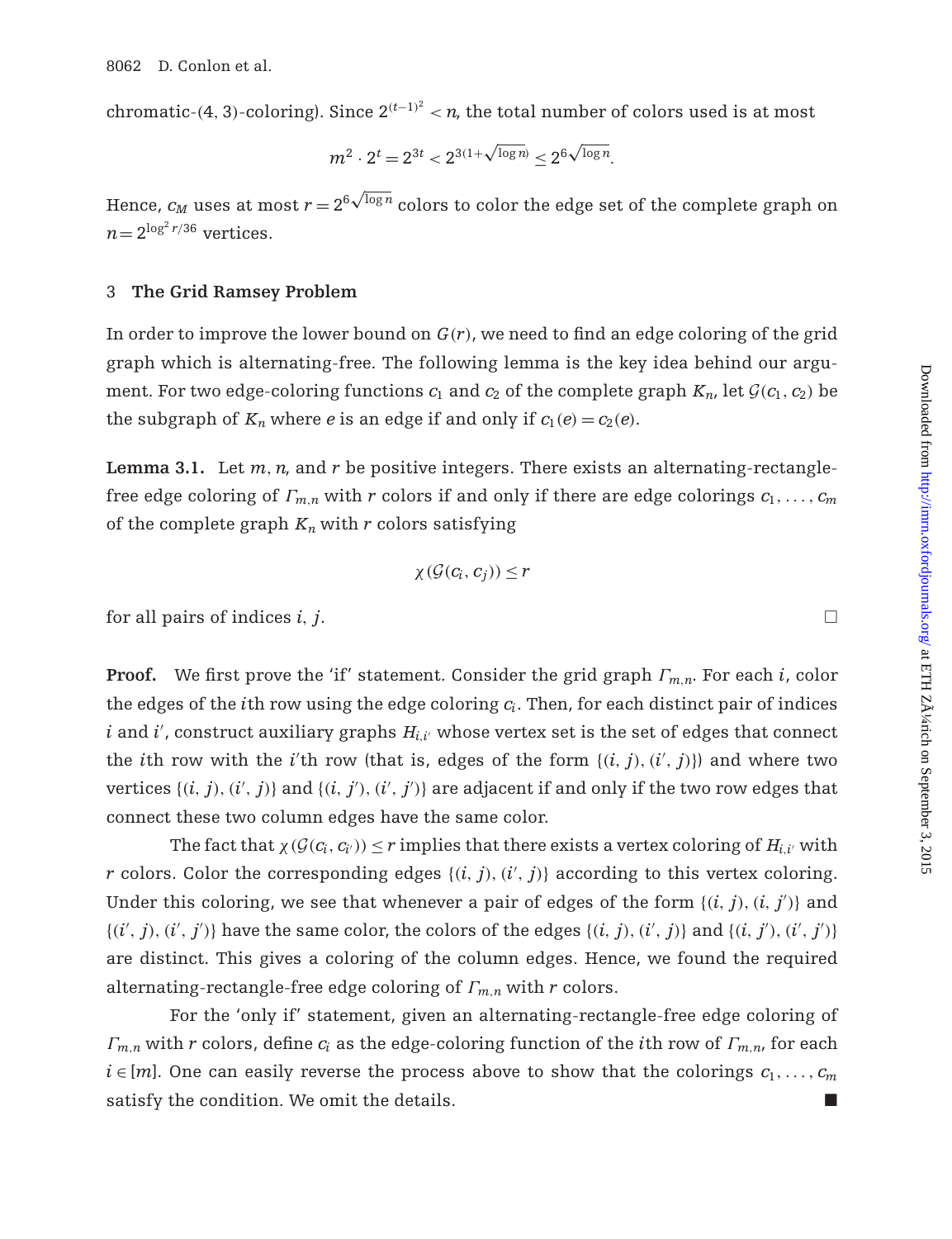To find an alternating-rectangle-free edge coloring of Γ*<sup>m</sup>*,*<sup>n</sup>*, we will find edge colorings of the rows which satisfy the condition of Lemma 3.1. Suppose that  $E(K_n)$  = *E*<sub>1</sub> ∪ ··· ∪ *E*<sub>t</sub> is a partition of the edge set of  $K_n$ . For an index subset  $I \subset [t]$ , we let  $\mathcal{G}_I$ be the subgraph of  $K_n$  whose edge set is given by  $\bigcup_{i \in I} E_i$ .

**Lemma 3.2.** Let  $m, n, r$ , and  $t$  be positive integers. Suppose that an edge partition  $E(K_n) = E_1 \cup \cdots \cup E_t$  of  $K_n$  is given. Let *I* be a random subset of [*t*], where each element in *I* is chosen independently with probability 1/*r* and suppose that

$$
\mathbb{P}[\chi(\mathcal{G}_I) \geq r+1] \leq \frac{1}{2m}.
$$

Then  $g(m, n) \leq r$  and  $G(r) \geq \min\{m, n\} + 1$ .

**Proof.** For each  $i \in [2m]$ , choose a vector  $v_i \in [r]^t$  independently and uniformly at random. Let  $c_i$  be an edge coloring of  $K_n$  with r colors where for each  $t' \in [t]$ , we color all the edges in  $E_t$  using the value of the *t*'th coordinate of  $v_i$ . Color the *i*th row of  $\Gamma_{2m,n}$  (which is a copy of  $K_n$ ) using  $c_i$ .

For a pair of distinct indices  $i, j \in [2m]$ , let  $I(i, j)$  be the subset of indices  $t' \in [t]$ for which  $v_i$  and  $v_j$  have the same value on their  $t'$ th coordinates (thus implying that  $c_i$ and  $c_j$  use the same color on  $E_t$ ). Then  $I(i, j)$  has the same distribution as a random subset of [*t*] obtained by taking each element independently with probability 1/*r*. Moreover,

$$
\mathcal{G}(c_i,c_j)=\mathcal{G}_{I(i,j)}.
$$

Hence,

$$
\mathbb{P}[\chi(\mathcal{G}(c_i,c_j))\geq r+1]=\mathbb{P}[\chi(\mathcal{G}_{I(i,j)})\geq r+1]\leq \frac{1}{2m}.
$$

Therefore, the expected number of pairs *i*, *j* with  $i < j$  having  $\chi(G_{I(i,j)}) \geq r + 1$  is at most  $\binom{2m}{2}\frac{1}{2m} \leq m$ . Hence, there exists a choice of coloring functions  $c_i$  for which this number is at most *m*. If this event happens, then we can remove one row from each pair *i*, *j* having  $\chi(G_{I(i,j)}) \geq r + 1$  to obtain a set  $R \subset [2m]$  of size at least *m* which has the property that  $\chi(G_{I(i,j)}) \leq r$  for all *i*,  $j \in R$ . By considering the subgraph of  $\Gamma_{2m,n}$  induced on  $R \times [n]$  and using Lemma 3.1, we obtain an alternating-rectangle-free edge coloring of  $\Gamma_{m,n}$  with *r* colors. The result follows.

We prove Theorems 1.2 and 1.3 in the next two subsections. We begin with Theorem 1.3, which establishes upper bounds for  $q(m, n)$  in various off-diagonal

 $\Box$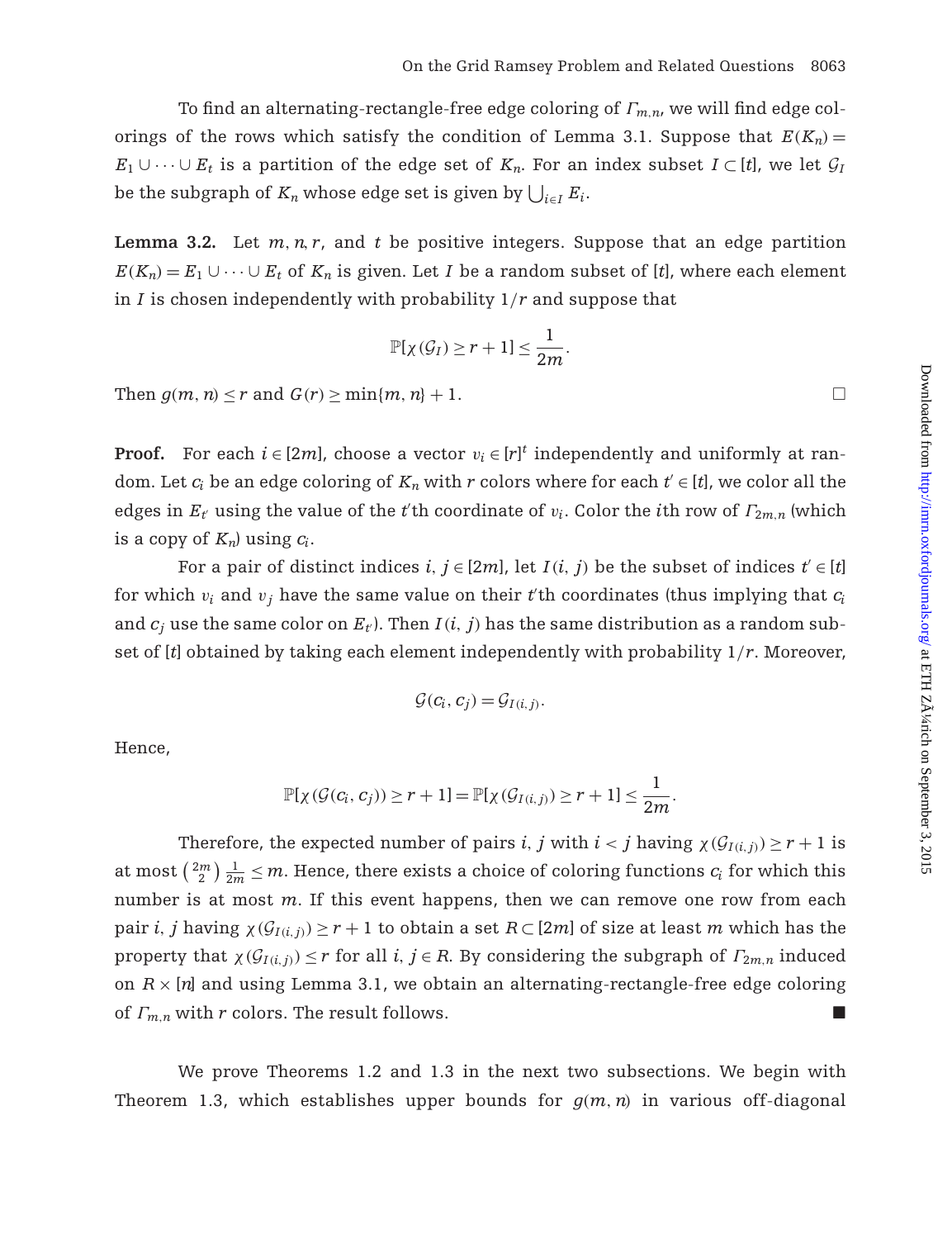regimes. As noted in the introduction, parts (i) and (ii) already yield weak versions of Theorem 1.2. In particular, part (i) implies that *G*(*r*) is superpolynomial in *r*, while part (ii) yields the bound  $G(r) > 2^{c \log^2 r}$ . We recall the stronger of f-diagonal statements below.

#### 3.1 **Proof of Theorem 1.3**

*Parts* (*i*) *and* (*ii*): For all  $C > e^2$ ,  $\varepsilon > 0$  and large enough *r*,  $g(r^{\log C/2}, r^{r/2C}) \le r$  and  $g(2^{\varepsilon \log^2 r}, 2^{r^{1-\varepsilon}}) \leq r.$ 

Let  $n=2^t$  for some *t* to be chosen later. The edge coloring  $c_B$  from Section 2 gives an edge partition  $E = E_1 \cup \cdots \cup E_t$  of  $K_n$  for  $t = \log n$  such that, for all  $J \subset [t]$ ,

<span id="page-12-0"></span>
$$
\chi(\mathcal{G}_J)=2^{|J|}.
$$

Hence, if we let *I* be a random subset of [*t*] obtained by choosing each element independently with probability 1/*r*, then

$$
\mathbb{P}[\chi(\mathcal{G}_I) \ge r+1] = \mathbb{P}[\vert I \vert \ge \log(r+1)]
$$
  
\n
$$
\le \left(\frac{t}{\log(r+1)}\right) \frac{1}{r^{\log(r+1)}} \le \left(\frac{et}{r \log(r+1)}\right)^{\log(r+1)}.
$$
 (4)

For part (i), let *C* be a given constant and take  $t = r \log r / 2C$ . Then the right-hand side of [\(4\)](#page-12-0) is at most  $(r + 1)^{-\log(C/e)}$ . In Lemma 3.2, we can take  $m = \frac{1}{2}(r + 1)^{\log(C/e)} \ge r^{\log C/2}$ and  $n = 2^t = r^{r/2C}$  to get

$$
g(r^{\log C/2}, r^{r/2C}) \leq r.
$$

For part (ii), let  $\varepsilon$  be a given constant and take  $t = r^{1-\varepsilon}$ . For large enough r, the right-hand side of [\(4\)](#page-12-0) is at most  $\frac{1}{2}r^{-\varepsilon \log r}$ . Hence, by applying Lemma 3.2 with  $m = r^{\varepsilon \log r} =$  $2^{\varepsilon \log^2 r}$  and  $n \!=\! 2^t \!=\! 2^{r^{1-\varepsilon}}$ , we see that

$$
g(2^{\varepsilon \log^2 r}, 2^{r^{1-\varepsilon}}) \leq r.
$$

*Part* (*iii*): There exists a positive constant *c* such that  $g(cr^2, r^{r^2/2}/e^{r^2}) \leq r$  for large enough *r*.

Let  $c = e^{-3}$ . Let  $n = cr^2$  and partition the edge set of  $K_n$  into  $t = \binom{n}{2}$  sets  $E_1, \ldots, E_t$ , each of size exactly one. As before, let *I* be a random subset of [*t*] obtained by choosing each element independently with probability  $1/r$ . In this case, we get  $\mathcal{G}_I = \mathcal{G}(n, \frac{1}{r})$  (where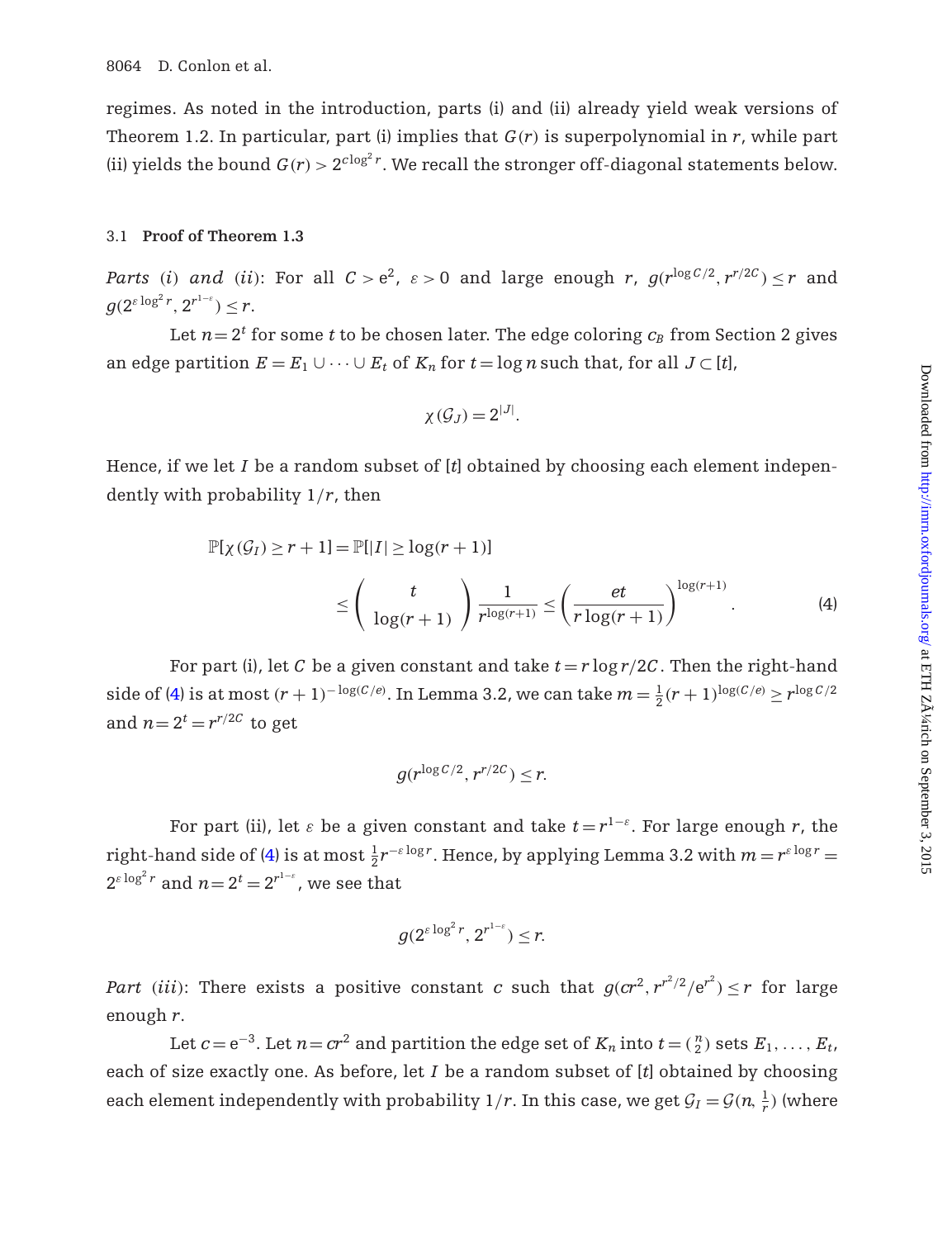$G(n, p)$  is the binomial random graph). Therefore,

$$
\mathbb{P}[\chi(\mathcal{G}_I) \ge r+1] = \mathbb{P}[\chi(\mathcal{G}(cr^2, 1/r)) \ge r+1].
$$

The event  $\chi(\mathcal{G}(cr^2, \frac{1}{r})) \geq r + 1$  is contained in the event that  $\mathcal{G}(cr^2, \frac{1}{r})$  contains a subgraph of order  $s \ge r + 1$  of minimum degree at least *r*. The latter event has probability at most

<span id="page-13-0"></span>
$$
\sum_{s=r+1}^{\sigma^2} \binom{\sigma r^2}{s} \binom{s^2/2}{rs/2} \left(\frac{1}{r}\right)^{rs/2} \leq \sum_{s=r+1}^{\sigma^2} \left(\left(\frac{ecr^2}{s}\right)^2 \left(\frac{es}{r}\right)^r \left(\frac{1}{r}\right)^r\right)^{s/2}.
$$
 (5)

For  $s = r$ , if  $r$  is large enough, then the summand is

$$
\left(\left(\text{ecr}\right)^2 e^r \left(\frac{1}{r}\right)^r\right)^{r/2} \leq \frac{e^{r^2}}{r^{r^2/2}}.
$$

We next show that the summands are each at most a quarter of the previous summand. As the series starts at  $s = r + 1$  and ends at  $s = cr^2$ , the series is then at most half the summand for  $s = r$ . The ratio of the summand for  $s + 1$  to the summand for *s*, where  $r + 1 \leq s + 1 \leq cr^2$ , is

$$
\left(\frac{s+1}{s}\right)^{s(r-2)/2} \left( \left(\frac{ecr^2}{s+1}\right)^2 \left(\frac{e(s+1)}{r}\right)^r \left(\frac{1}{r}\right)^r \right)^{1/2}
$$

which is at most

$$
e^{(r-2)/2} \left( \frac{e^{r+2} c^2 (s+1)^{r-2}}{r^{2r-4}} \right)^{1/2} \leq e^{(r-2)/2} (e^{r+2} c^r)^{1/2} = e^{-r/2} < \frac{1}{4},
$$

for *r* sufficiently large.

Hence, the right-hand side of [\(5\)](#page-13-0) is at most  ${\rm e}^{r^2} r^{-r^2/2}/2$  and

$$
\mathbb{P}[\chi(\mathcal{G}_I) \geq r+1] \leq \frac{e^{r^2}}{2r^{r^2/2}}.
$$

By Lemma 3.2, we conclude that  $g (c r^2, r^{r^2/2}/e^{r^2}) \leq r$ .

# 3.2 **Proof of Theorem 1.2**

In the previous subsection we used quite simple edge partitions of the complete graph as an input to Lemma 3.2 to prove Theorem 1.3. These partitions were already good enough to give the superpolynomial bound  $G(r) > 2^{c \log^2 r}$ . To further improve this bound and prove Theorem 1.2, we make use of a slightly more sophisticated edge partition guaranteed by the following theorem.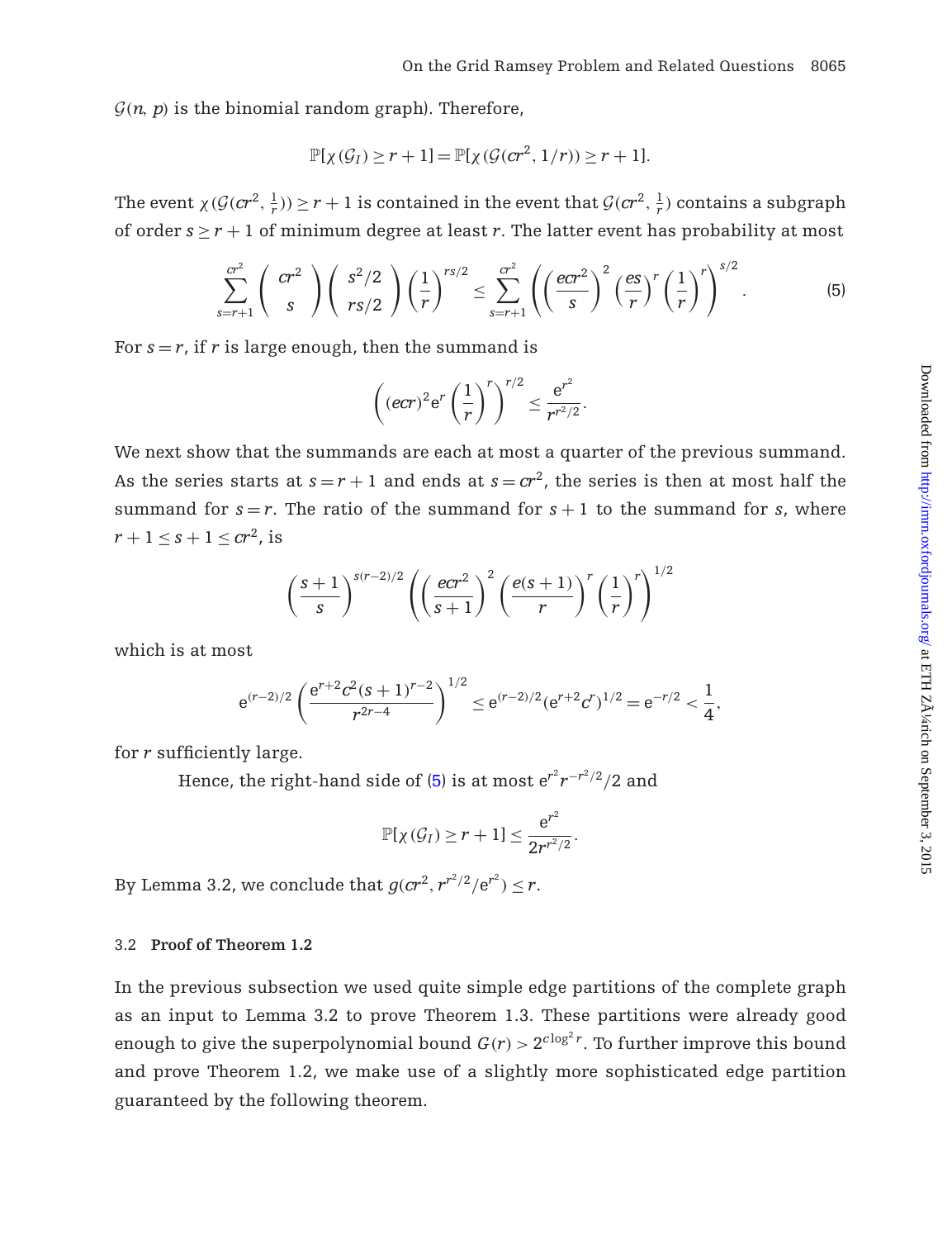**Theorem 3.3.** There exists a positive real  $r_0$  such that the following holds for positive integers *r* and positive reals  $\alpha \le 1$  satisfying  $(\log r)^{\alpha} \ge r_0$ . For  $n = 2^{(\log r)^{2+\alpha}/200}$ , there exists a partition  $E = E_1 \cup \cdots \cup E_{\sqrt{r}}$  of the edge set of the complete graph  $K_n$  such that

$$
\chi(\mathcal{G}_I) \leq 2^{3(\log r)^{\alpha/2}\sqrt{|I|\log 2|I|}}
$$

for all  $I \subset [\sqrt{r}]$ .  $\sqrt{r}$ ].

The proof of this theorem is based on Theorem 1.7, which is in turn based on considering the coloring  $c_M$ , and will be given in Section 5.

Now suppose that a positive integer *r* is given and let  $\alpha$  < 1 be a real to be chosen later. Let  $E_1 \cup \cdots \cup E_{\sqrt{r}}$  be the edge partition of  $K_n$  for  $n=2^{(\log r)^{2+\alpha}/200}$  given by Theorem 3.3. Let *I* be a random subset of  $[\sqrt{r}]$  chosen by taking each element independently with probability  $\frac{1}{r}$ . Then, by Theorem 3.3, we have

$$
\chi(G_I) \ge r+1 \implies |I| \ge c \frac{(\log r)^{2-\alpha}}{\log \log r},
$$

for some positive constant *c*. Therefore,

$$
\mathbb{P}[\chi(\mathcal{G}_I) \ge r+1] \le \mathbb{P}\left[|I| \ge c \frac{(\log r)^{2-\alpha}}{\log \log r}\right]
$$
  

$$
\le \left(\frac{\sqrt{r}}{c(\log r)^{2-\alpha}/\log \log r}\right) \left(\frac{1}{r}\right)^{c(\log r)^{2-\alpha}/\log \log r} \le r^{-c'(\log r)^{2-\alpha}/\log \log r}
$$

holds for some positive constant  $c'$ . By Lemma 3.2, for  $m = 2^{c'(\log r)^{3-\alpha}/\log\log r - 1}$ , we have  $q(m, n) < r$ . We may choose  $\alpha$  so that

$$
m = n = e^{\Omega((\log r)^{5/2}/\sqrt{\log \log r})}.
$$

This gives  $G(r) \geq 2^{\Omega((\log r)^{5/2}/\sqrt{\log\log r})}$ , as required.

#### 4 **The Erdos–Gy ˝ arf ´ as Problem ´**

In the introduction, we discussed how the grid Ramsey problem is connected to a hypergraph version of the Erdős–Gyárfás problem. We now establish this correspondence more formally.

**Proposition 4.1.** For all positive integers *n*, we have

$$
g(n) \le f_3(2n, 4, 3) \le 2\lceil \log n \rceil^2 g(n).
$$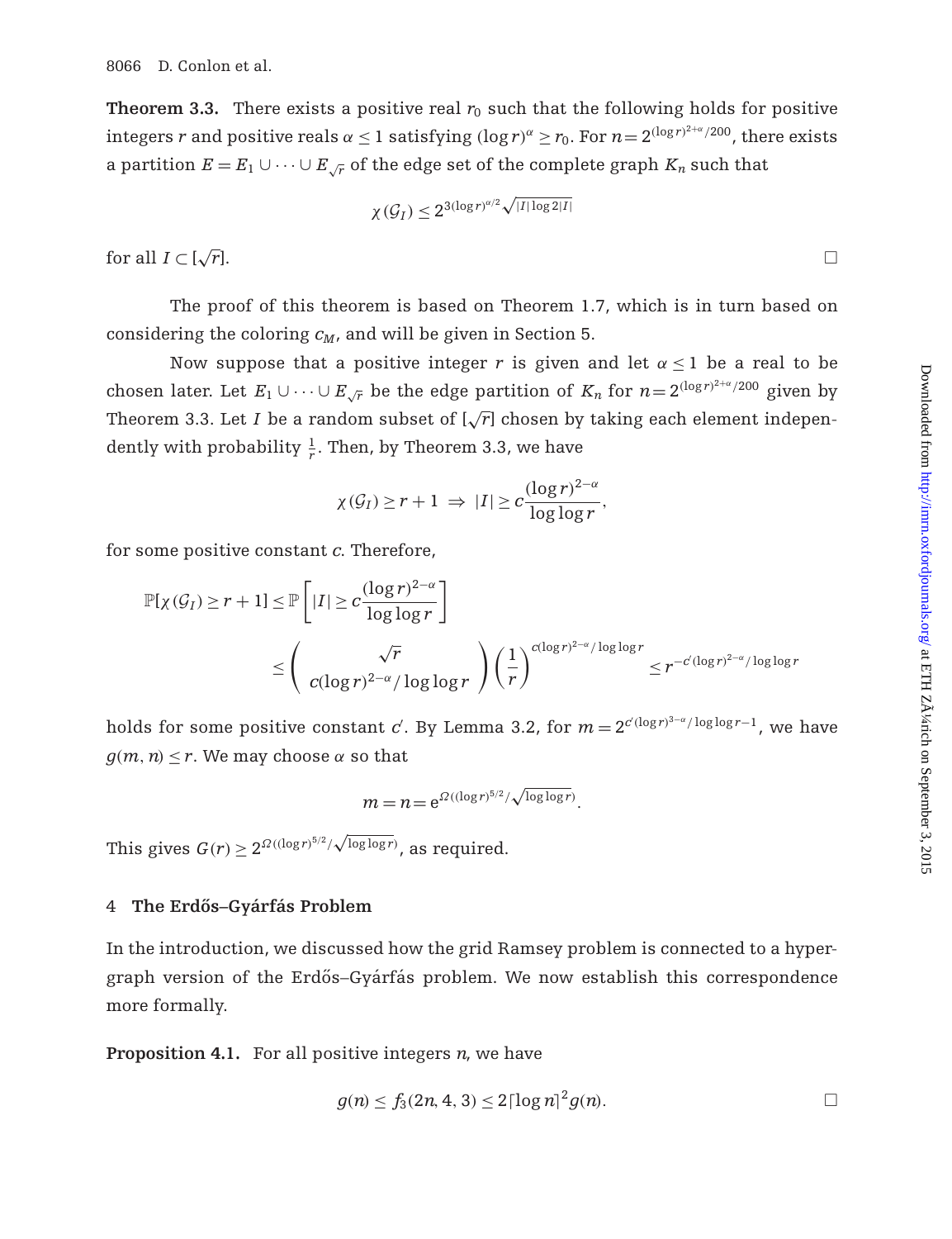**Proof.** Since  $K^{(3)}(n, n)$  is a subhypergraph of  $K_{2n}^{(3)}$ , a (4, 3)-coloring of  $K_{2n}^{(3)}$  immediately gives a coloring of  $K^{(3)}(n, n)$  such that every copy of  $K_4^{(3)}$  receives at least three colors. Hence, by the correspondence between coloring functions for  $K^{(3)}(n, n)$  and coloring functions for  $\Gamma_{n,n}$  explained in the introduction, it follows that  $g(n) \leq f_3(2n, 4, 3)$ .

We prove the other inequality by showing that for all  $m \leq n$ ,

<span id="page-15-0"></span>
$$
f_3(2m, 4, 3) \le f_3(m, 4, 3) + 2\lceil \log m \rceil g(m). \tag{6}
$$

By repeatedly applying this recursive formula, we obtain the claimed inequality

$$
f_3(2n, 4, 3) \le 2\lceil \log n \rceil^2 g(n).
$$

Thus it suffices to establish the recursive formula [\(6\)](#page-15-0). We will do this by presenting a (4, 3)-coloring of  $K_{2m}^{(3)}$ . Let *A* and *B* be two disjoint vertex subsets of  $K_{2m}^{(3)}$ , each of order *m*. Given a (4, 3)-coloring of  $K_m^{(3)}$  with  $f_3(m, 4, 3)$  colors, color the hyperedges within *A* using this coloring and also the hyperedges within *B* using this coloring. Since we started with a  $(4, 3)$ -coloring, every copy of  $K_4^{(3)}$  lying inside A or B contains at least three colors on its edges. This leaves us with the copies which intersect both *A* and *B*.

Let *H* be the bipartite hypergraph that consists of the edges which intersect both parts *A* and *B*. By definition, we have an alternating-free edge coloring of the grid graph  $\Gamma_{m,m}$  using  $g(m)$  colors. We may assume, by introducing at most  $g(m)$  new colors, that the set of colors used for the row edges and the column edges are disjoint. This gives an edge coloring of Γ*<sup>m</sup>*,*<sup>m</sup>*, where each rectangle receives at least three colors. Let *c*<sub>1</sub> be a coloring of *H* using at most  $2g(m)$  colors, where for an edge  $\{i, j, j'\} \in H$  with  $i \in A$ ,  $j, j' \in B$ , we color it with the color of the edge  $\{(i, j), (i, j')\}$  in  $\Gamma_{m,m}$  and for an edge  $\{i, i', j\} \in H$  with  $i, i' \in A, j \in B$ , we color it with the color of the edge  $\{(i, j), (i', j)\}$  in  $\Gamma_{m,m}$ . Let  $c_2$  be a coloring of *H* constructed based on the coloring  $c_B$  given in Section 2 as follows: for an edge  $\{i, j, j'\} \in H$  with  $i \in A$ ,  $j, j' \in B$ , let  $c_2(\{i, j, j'\}) = c_B(\{j, j'\})$  and for an edge  $\{i, i', j\} \in H$  with  $i, i' \in A, j \in B$ , let  $c_2(\{i, i', j\}) = c_B(\{i, i'\})$ . Now color the hypergraph *H* using the coloring function  $c_1 \times c_2$ .

Consider a copy *K* of  $K_4^{(3)}$  which intersects both parts *A* and *B*. If  $|K \cap A| = |K \cap A|$ *B*| = 2, then assume that  $K = \{i, i', j, j'\}$  for  $i, i' \in A$  and  $j, j' \in B$ . One can see that the set of colors used by  $c_1$  on  $K$  is identical to the set of colors used on the rectangle  $(i, j, i', j')$ in  $\Gamma_{m,m}$  considered above. Thus *K* receives at least three distinct colors. If  $|K \cap A| = 1$ and  $|K \cap B| = 3$ , then the three hyperedges in *K* which intersect *A* use at least two colors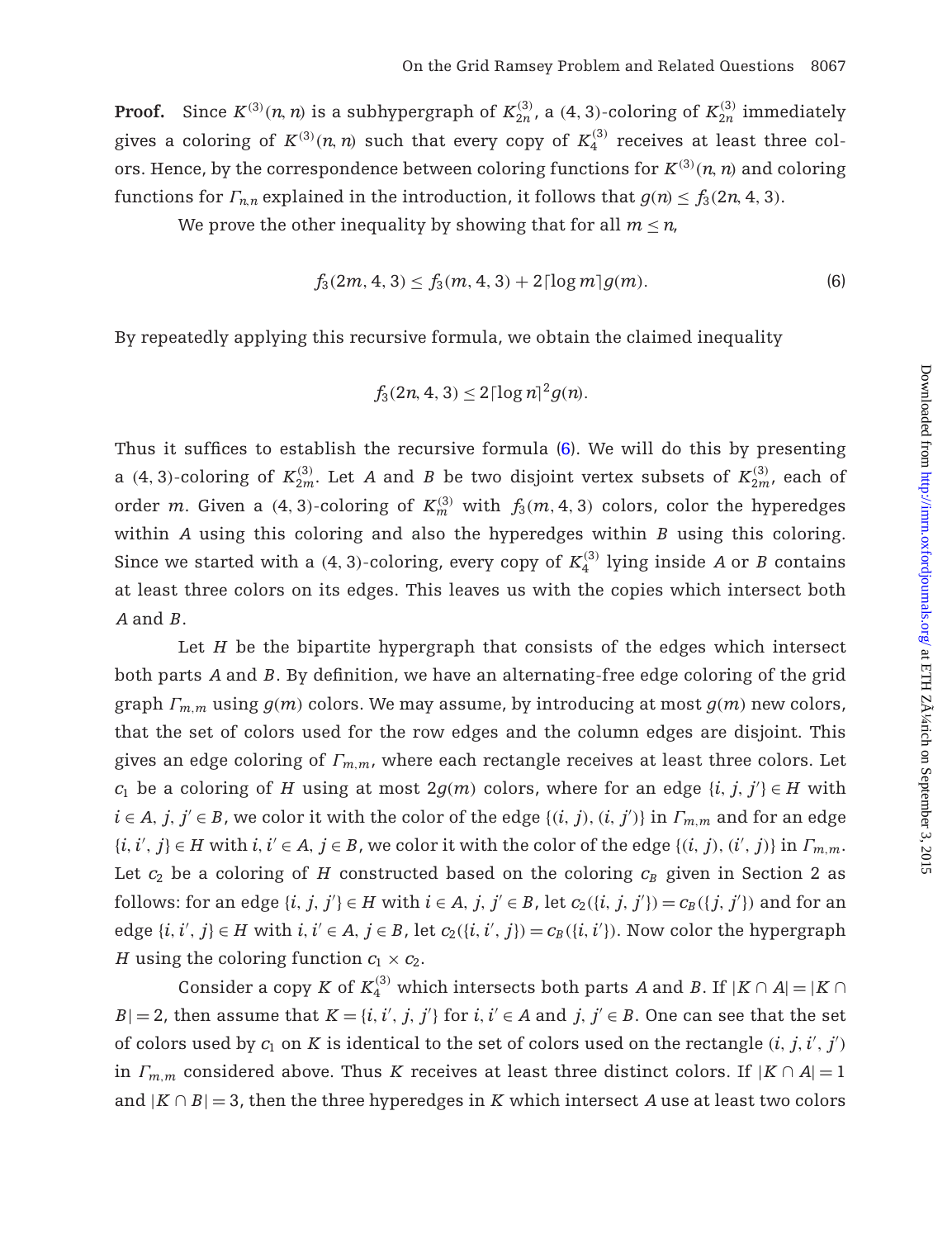from the coloring  $c_2$ , while the unique hyperedge of  $K \cap B$  is colored with a different color. Hence *K* contains at least three colors. Similarly, *K* contains at least three colors if  $|K \cap A| = 3$  and  $|K \cap B| = 1$ .

Since  $c_1$  uses at most  $2g(m)$  colors and  $c_2$  uses at most  $\lceil \log m \rceil$  colors, we see that  $c_1 \times c_2$  uses at most  $2 \lceil \log m \rceil g(m)$  colors. Recall that we used at most  $f_3(m, 4, 3)$  colors to color the edges inside *A* and *B*. Therefore, we have found a (4, 3)-coloring of  $K_{2m}^{(3)}$  using at most

$$
f_3(m,4,3)+2\lceil\log m\rceil g(m)
$$

colors, thereby establishing [\(6\)](#page-15-0).

# 4.1 A basic bound on  $F_k(r, p, q)$

Here we prove Theorem 1.4 that provides a basic upper bound on the function  $F_k(r, p, q)$ . Recall that we are given positive integers *r*, *k*, *p*, and *q* all greater than 1 and satisfying  $r \geq k$ .

Let  $N = r^{\binom{F_{k-1}(r,p-1,q)}{k-1}}$  and suppose that we are given an edge coloring of  $K_N^{(k)}$  with *r* colors (denoted by *c*). Let [*N*] be the vertex set of  $K_N^{(k)}$ . For each integer *t* in the range  $1 \le t \le F_{k-1}(r, p-1, q)$ , we will inductively find a pair of disjoint subsets  $X_t$  and  $Y_t$  of [N] with the following properties:

- 1.  $|X_t| = t$  and  $|Y_t| \ge \min\{N/r^{\binom{t}{k-1}}, N-t\},$
- 2. for all  $x \in X_t$  and  $y \in Y_t$ ,  $x < y$ ,
- 3. for all edges  $e \in {X_t \cup Y_t \choose k}$  satisfying  $|e \cap X_t| \ge k 1$ , the color of  $e$  is determined by the first *k* − 1 elements of *e* (note that the first *k* − 1 elements necessarily belong to  $X_t$ ).

For the base cases  $t = 1, \ldots, k-2$ , the pair of sets  $X_t = \{1, 2, \ldots, t\}$  and  $Y_t =$  $[N] \setminus X_t$  trivially satisfy the given properties. Now suppose that for some  $t \geq k-2$ , we are given pairs  $X_t$  and  $Y_t$  and wish to construct sets  $X_{t+1}$  and  $Y_{t+1}$ . Since  $t < F_{k-1}(r, p-1, q)$ , Property 1 implies that  $|Y_t| \geq 1$  and in particular that  $Y_t$  is nonempty. Let *x* be the minimum element of  $Y_t$  and let  $X_{t+1} = X_t \cup \{x\}.$ 

For each element  $y \in Y_t \setminus \{x\}$ , consider the vector of colors of length  $\binom{|X_t|}{k-2}$  whose coordinates are  $c(e' \cup \{x, y\})$  for each  $e' \in {X_t \choose k-2}$ . By the pigeonhole principle, there are at least <sup>|</sup>*Yt*|−<sup>1</sup>  $\sqrt{\binom{|X_t|}{k-2}}$  $\frac{1}{\sqrt{2}}$  vertices which have the same vector. Let  $Y_{t+1}$  be these vertices. This choice immediately implies Properties 2 and 3. To check Property 1, note that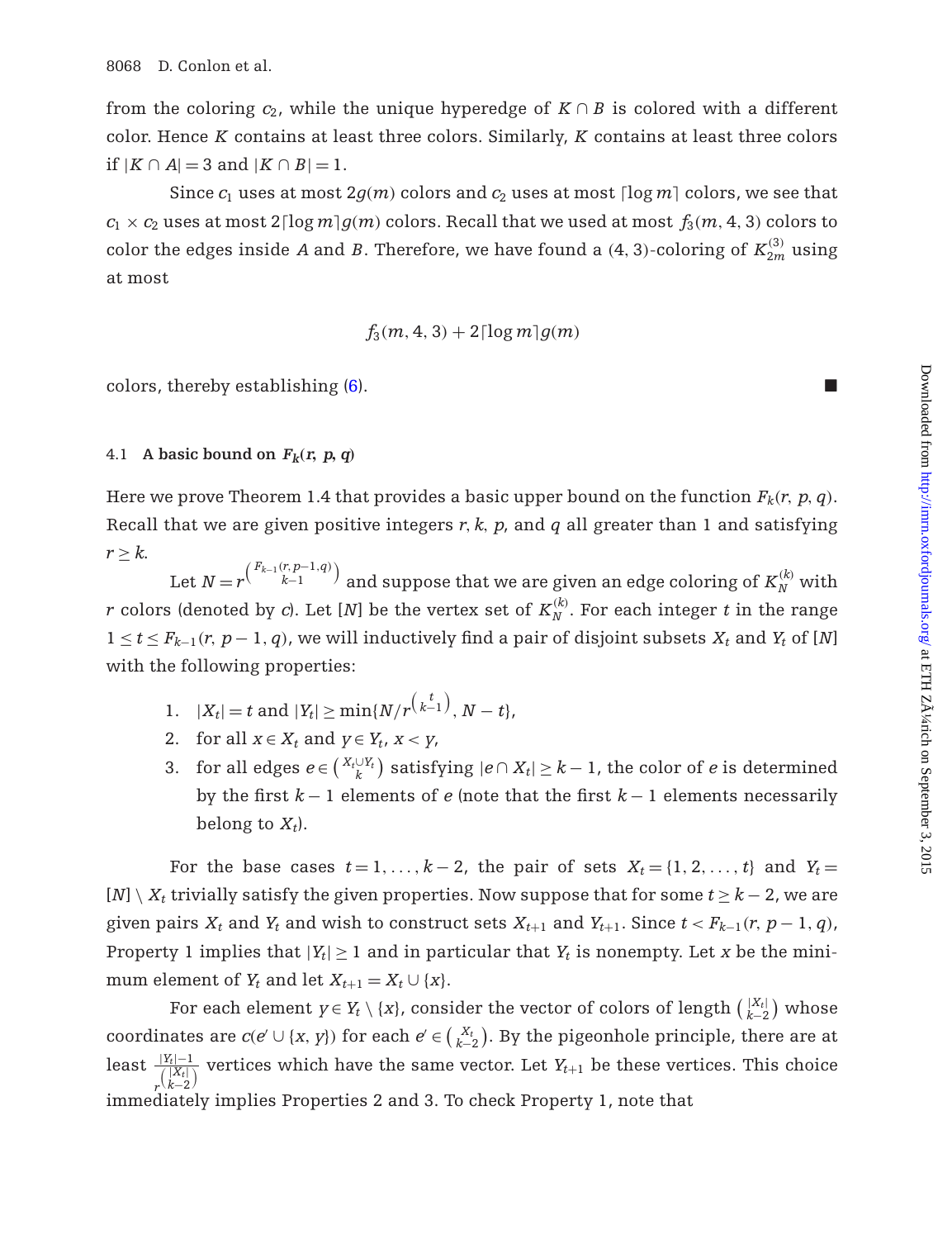$$
|Y_{t+1}| \geq \frac{|Y_t| - 1}{r^{\binom{|X_t|}{k-2}}} \geq \frac{N/r^{\binom{t}{k-1}} - t - 1}{r^{\binom{|X_t|}{k-2}}} = \frac{N}{r^{\binom{t+1}{k-1}}} - \frac{t+1}{r^{\binom{t}{k-2}}} > \frac{N}{r^{\binom{t+1}{k-1}}} - 1,
$$

where the final inequality follows from  $t \geq k-2$  and  $r \geq k$ . Since  $N = r^{\binom{F_{k-1}(r,p-1,q)}{k-1}}$ ,  $F_{k-1}(r,\,p-1,\,q)\geq t+1$  and  $|Y_{t+1}|$  is an integer, this implies that  $|Y_{t+1}|\geq \frac{N}{r^{\binom{t+1}{k-1}}}.$ 

Let  $T = F_{k-1}(r, p-1, q)$  and note that  $|X_T| = F_{k-1}(r, p-1, q)$  and  $|Y_T| \ge 1$ . Construct an auxiliary complete  $(k-1)$ -uniform hypergraph over the vertex set  $X_T$  and color each edge with the color guaranteed by Property 3. This gives an edge coloring of  $K_T^{(k-1)}$ with *r* colors and thus, by definition, we can find a set *A* of *p*− 1 vertices using fewer than *q* colors on its edges in the auxiliary  $(k-1)$ -uniform hypergraph. It follows from Property 3 that for an arbitrary  $y \in Y_T$ ,  $A \cup \{y\}$  is a set of *p* vertices using fewer than *q* colors on its edges in the original *k*-uniform hypergraph.

#### 4.2 A superpolynomial lower bound for  $F_3$ ( $r$ , 5, 6)

In this subsection, we present a (5, 6)-coloring of  $K_n^{(3)}$  using  $2^{O(\sqrt{\log n})}$  colors. This shows that  $f_3(n, 5, 6) = 2^{O(\sqrt{\log n})}$  and  $F_3(r, 5, 6) = 2^{O(\log^2 r)}$ .

The edge coloring is given as a product  $c = c_1 \times c_2 \times c_3 \times c_4$  of four coloring functions  $c_1$ ,  $c_2$ ,  $c_3$ ,  $c_4$ . The first coloring  $c_1$  is a (4, 3)-coloring of  $K_n^{(3)}$  using  $f_3(n, 4, 3)$  colors. Combining Proposition 4.1 and Theorem 1.2, we see that  $f_3(n, 4, 3) = 2^{O((\log n)^{2/5}(\log \log n)^{1/5})}$ .

Let  $n=2^d$  and write the vertices of  $K_n$  as binary strings of length *d*. To define  $c_2$ ,  $c_3$ , and  $c_4$ , for three distinct vertices  $u, v, w$ , assume that the least coordinate in which not all vertices have the same bit is the *i*th coordinate and let  $u_i$ ,  $v_i$ ,  $w_i$  be the *i*th coordinate of *u*, *v*, *w*, respectively. Without loss of generality, we may assume that  $u_i = v_i \neq w_i$ , i.e.  $(u_i, v_i, w_i) = (0, 0, 1)$  or  $(1, 1, 0)$ . Define the second color  $c_2$  of the triple of vertices  $\{u, v, w\}$  as *i*. Thus  $c_2$  uses at most log *n* colors. Define the third color  $c_3$  as the value of  $w_i$ , which is either 0 or 1. Define the fourth color  $c_4$  as  $c_M(u, v)$ , where  $c_M$  is the graph coloring given in Section 2, which is both a  $(3, 2)$  and  $(4, 3)$ -coloring. Recall that  $c_M$  uses  $\frac{1}{\text{cot} \cdot \text{cos} \cdot \text{cos} \cdot \text{cos} \cdot \text{cos} \cdot \text{cos} \cdot \text{cos} \cdot \text{cos} \cdot \text{cos} \cdot \text{cos} \cdot \text{cos} \cdot \text{cos} \cdot \text{cos} \cdot \text{cos} \cdot \text{cos} \cdot \text{cos} \cdot \text{cos} \cdot \text{cos} \cdot \text{cos} \cdot \text{cos} \cdot \text{cos} \cdot \text{cos} \cdot \text{cos} \cdot \text{cos} \cdot \text{cos} \cdot \text{cos} \cdot \text{cos} \cdot \text{cos} \cdot \text{cos} \cdot \text{cos} \cdot \text{cos}$ 

The number of colors in the coloring *c* is

$$
2^{O((\log n)^{2/5}(\log \log n)^{1/5})}\cdot \log n \cdot 2 \cdot 2^{O(\sqrt{\log n})} = 2^{O(\sqrt{\log n})},
$$

as desired. Now we show that each set of five vertices receives at least six colors in the coloring *c*. Let *i* be the least coordinate such that the five vertices do not all agree. *Case* 1: One of the vertices (call it  $v_1$ ) has one bit at coordinate *i*, while the other four vertices (call them  $v_2, v_3, v_4, v_5$ ) have the other bit. The six triples containing  $v_1$  are different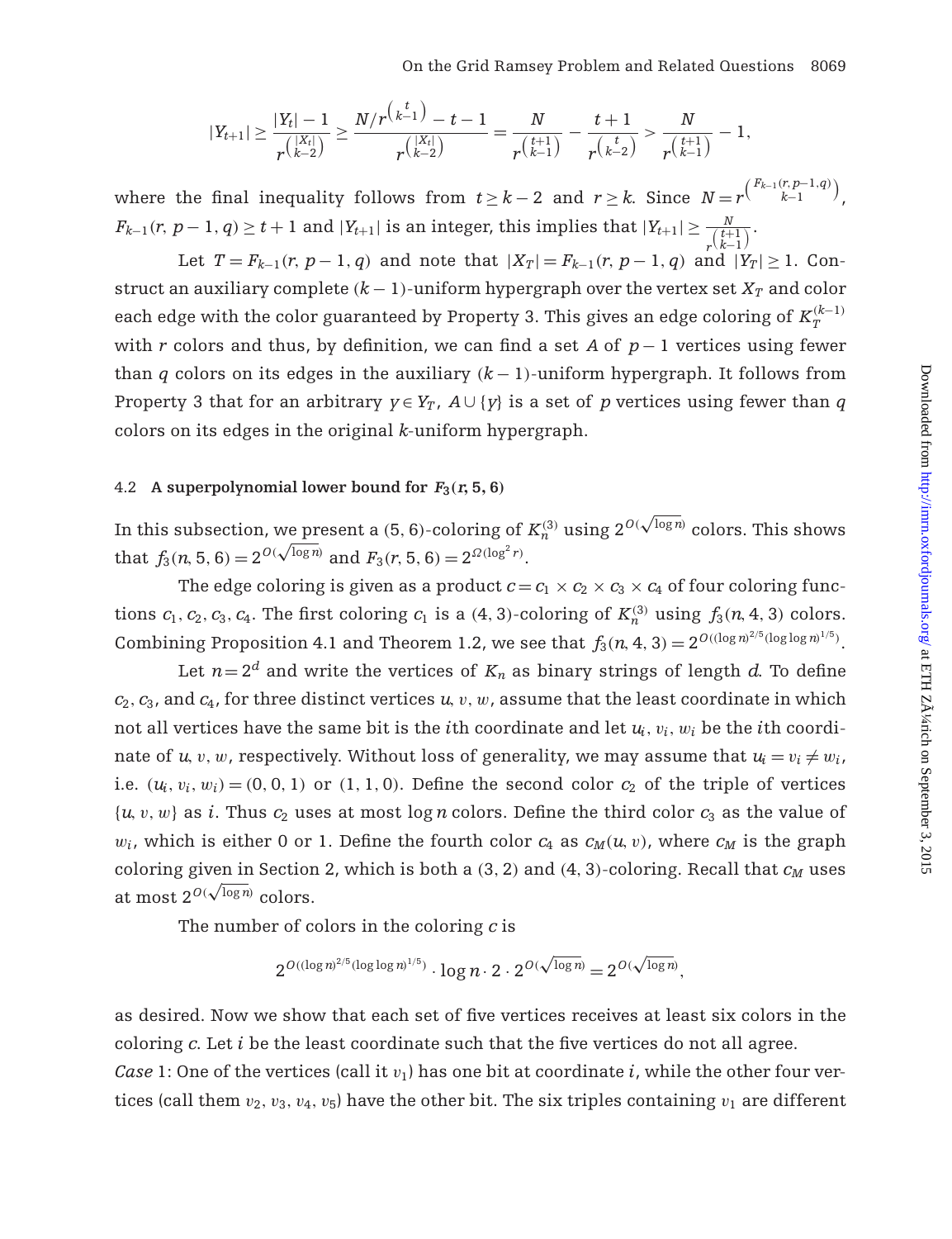colors from the other four triples. Indeed, the triples containing  $v_1$  have  $c_2 = i$ , while the other triples have  $c_2$  greater than *i*. Since  $c_M$  is a  $(4, 3)$ -coloring of graphs,  $c_4$  tells us that the triples containing  $v_1$  have to use at least three colors. On the other hand, by the coloring  $c_1$ , the triples in the four-set  $\{v_2, v_3, v_4, v_5\}$  have to use at least three colors. Hence, at least six colors have to be used on the set of five vertices.

*Case* 2: Two of the vertices (call them  $v_1, v_2$ ) have one bit at coordinate *i*, while the other three vertices (call them  $v_3$ ,  $v_4$ ,  $v_5$ ) have the other bit. Let  $V_0 = \{v_1, v_2\}$  and  $V_1 = \{v_3, v_4, v_5\}$ . Let *A* be the set of colors of triples in  $\{v_1, \ldots, v_5\}$ . We partition *A* into  $A_0$ ,  $A_1$ ,  $A_2$  as follows. For each  $j \in \{0, 1, 2\}$ , let  $A_j$  be the set consisting of the colors of triples containing exactly *j* vertices from  $V_0$ . It follows from the colorings  $c_2$  and  $c_3$  that the three color sets  $A_0$ ,  $A_1$ ,  $A_2$  form a partition of *A*. Indeed, the color in  $A_0$  has second coordinate  $c_2$  greater than *i*, while the colors in  $A_1$  and  $A_2$  have second coordinate  $c_2 = i$ . Furthermore, the colors in  $A_1$  have third coordinate  $c_3$  distinct from the third coordinate  $c_3$  of the colors in  $A_2$ . Note also that  $|A_0| = 1$ .

#### *Case* 2*a*:  $|A_2| = 3$ .

Since the coloring  $c_M$  is a (3, 2)-coloring of graphs,  $c_4$  implies that the triples containing  $v_1$  whose other two vertices are in  $V_1$  receive at least two colors. This implies that  $|A_1| \ge 2$  and, therefore, the number of colors used is at least  $|A_0| + |A_1| + |A_2| \ge 6$ . *Case* 2*b*:  $|A_2| = 2$ .

Suppose without loss of generality that  $(v_1, v_2, v_3)$  and  $(v_1, v_2, v_4)$  have the same color, which is different from the color of  $(v_1, v_2, v_5)$ . As each  $K_4^{(3)}$  uses at least three colors in coloring  $c_1$ ,  $(v_1, v_3, v_4)$ , and  $(v_2, v_3, v_4)$  have different colors. Note that  $c_4(v_1, v_3, v_4) = c_4(v_2, v_3, v_4) = c_M(v_3, v_4)$ . Since  $c_M$  is a (3, 2)-coloring of graphs, at least one of  $c_M(v_3, v_5)$  or  $c_M(v_4, v_5)$  is different from  $c_M(v_3, v_4)$ . Suppose, without loss of generality, that  $c_M(v_3, v_5) \neq c_M(v_3, v_4)$ . Since *c* is defined as the product of  $c_1, \ldots, c_4$ , we see that the color of  $(v_1, v_3, v_5)$  is different from both that of  $(v_1, v_3, v_4)$  and  $(v_2, v_3, v_4)$ . Thus  $|A_1| \geq 3$ . Then the number of colors used is at least  $|A_0|+|A_1|+|A_2|\geq 6$ . *Case* 2*c*:  $|A_2| = 1$ .

This implies that the three edges  $(v_1, v_2, v_j)$  for  $j = 3, 4, 5$  are of the same color. First note that as in the previous case, there are at least two different colors among  $c_M(v_3, v_4)$ ,  $c_M(v_3, v_5)$ , and  $c_M(v_4, v_5)$ . Without loss of generality, suppose that  $c_M(v_3, v_4) \neq$  $c_M(v_3, v_5)$ . Since *c* is defined as the product of  $c_1, \ldots, c_4$ , this implies that the set  $A'_1 =$  ${c(v_1, v_3, v_4), c(v_2, v_3, v_4)}$  is disjoint from the set  $A''_1 = {c(v_1, v_3, v_5), c(v_2, v_3, v_5)}$ . Now, by considering the coloring  $c_1$ , since all three edges  $(v_1, v_2, v_j)$  for  $j = 3, 4, 5$  are of the same color, we see that  $|A'_1| = 2$  and  $|A''_1| = 2$ . Hence  $|A_1| \ge |A'_1| + |A''_1| = 4$ . Then the number of colors used is at least  $|A_0| + |A_1| + |A_2| \ge 6$ .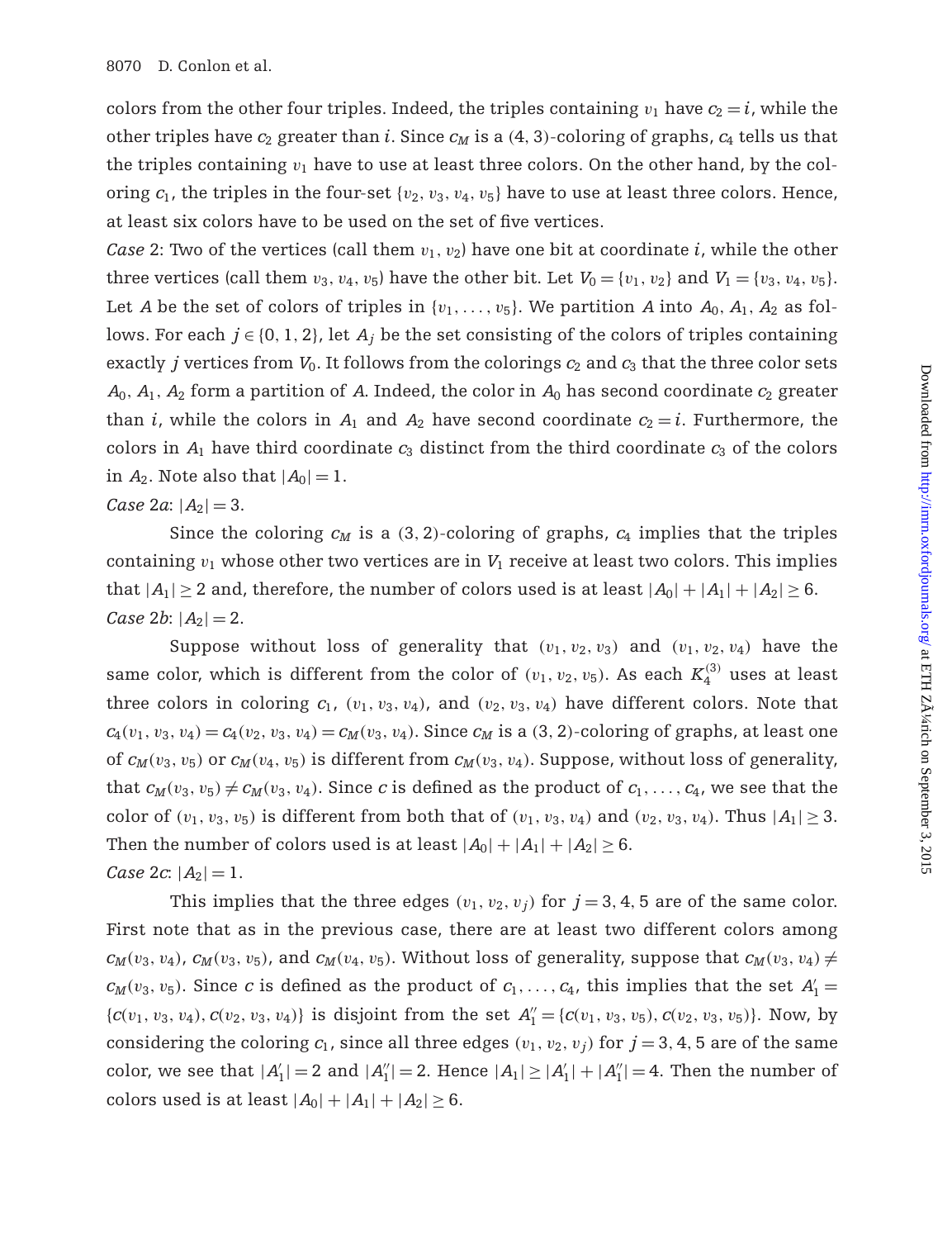#### 5 A Chromatic Number Version of the Erdős-Gyárfás Problem

# 5.1 **Bounds on**  $F_\chi(r, 4, 3)$

In this subsection, we prove Theorem 1.6. This asserts that

$$
2^{\log^2 r/36} \leq F_\chi(r, 4, 3) \leq C \cdot 2^{130 \sqrt{r \log r}}.
$$

In order to obtain the upper bound, we use the concept of dense pairs. Suppose that a graph *G* is given. For positive reals  $\varepsilon$  and  $d$ , a pair of disjoint vertex subsets  $(V_1, V_2)$ is  $(\varepsilon, d)$ -dense if for every pair of subsets  $U_1 \subseteq V_1$  and  $U_2 \subseteq V_2$  satisfying  $|U_1| \geq \varepsilon |V_1|$  and  $|U_2| \geq \varepsilon |V_2|$ , we have

$$
e(U_1, U_2) \ge d|U_1||U_2|,
$$

where  $e(U_1, U_2)$  is the number of edges of *G* with one endpoint in  $U_1$  and the other in  $U_2$ . The following result is due to Peng *et al.* [\[17\]](#page-32-3). Recall that the edge density of a graph *G* with *m* edges and *n* vertices is  $m/(n \choose 2)$ .

**Theorem 5.1.** For all positive reals  $d$  and  $\varepsilon$ , every graph on *n* vertices of edge density at least *d* contains an  $(\varepsilon, d/2)$ -dense pair  $(V_1, V_2)$  for which

$$
|V_1|=|V_2|\geq \frac{1}{8}nd^{12/\varepsilon}.
$$

The original theorem of Peng *et al.* takes a bipartite graph with *n* vertices in each part and  $dn^2$  edges as input and outputs an  $(\varepsilon, d/2)$ -dense pair with parts of size at least  $\frac{1}{2}nd^{12/\varepsilon}.$  The theorem as stated above is an immediate corollary since every *n*-vertex graph of density *d* contains a bipartite subgraph with  $m = \lfloor \frac{n}{2} \rfloor \geq \frac{n}{4}$  vertices in each part and at least *dm*<sup>2</sup> edges.

**Proof of upper bound in Theorem 1.6.** Let  $n = F_\gamma(r, 4, 3) - 1$  and suppose that a chromatic-(4, 3)-coloring of  $K_n$  using  $r$  colors is given. Take a densest color, say red, and consider the graph  $G$  induced by the red edges. This graph has density at least  $\frac{1}{r}$ . By applying Theorem 5.1 with  $\varepsilon = (\frac{\ln r}{r})^{1/2}$ , we obtain an  $(\varepsilon, \frac{1}{2r})$ -dense pair  $(V_1, V_2)$  in  $\mathcal G$ such that

$$
|V_1|=|V_2|\geq \frac{1}{8}n\bigg(\frac{1}{r}\bigg)^{12/\varepsilon}\geq n\mathrm{e}^{-13\sqrt{r\ln r}}.
$$

For a color *c* which is not red, let  $G_{+c}$  be the graph obtained by adding all edges of color  $c$  to the graph  $\mathcal G$ . Since the given coloring is a chromatic- $(4, 3)$ -coloring, we see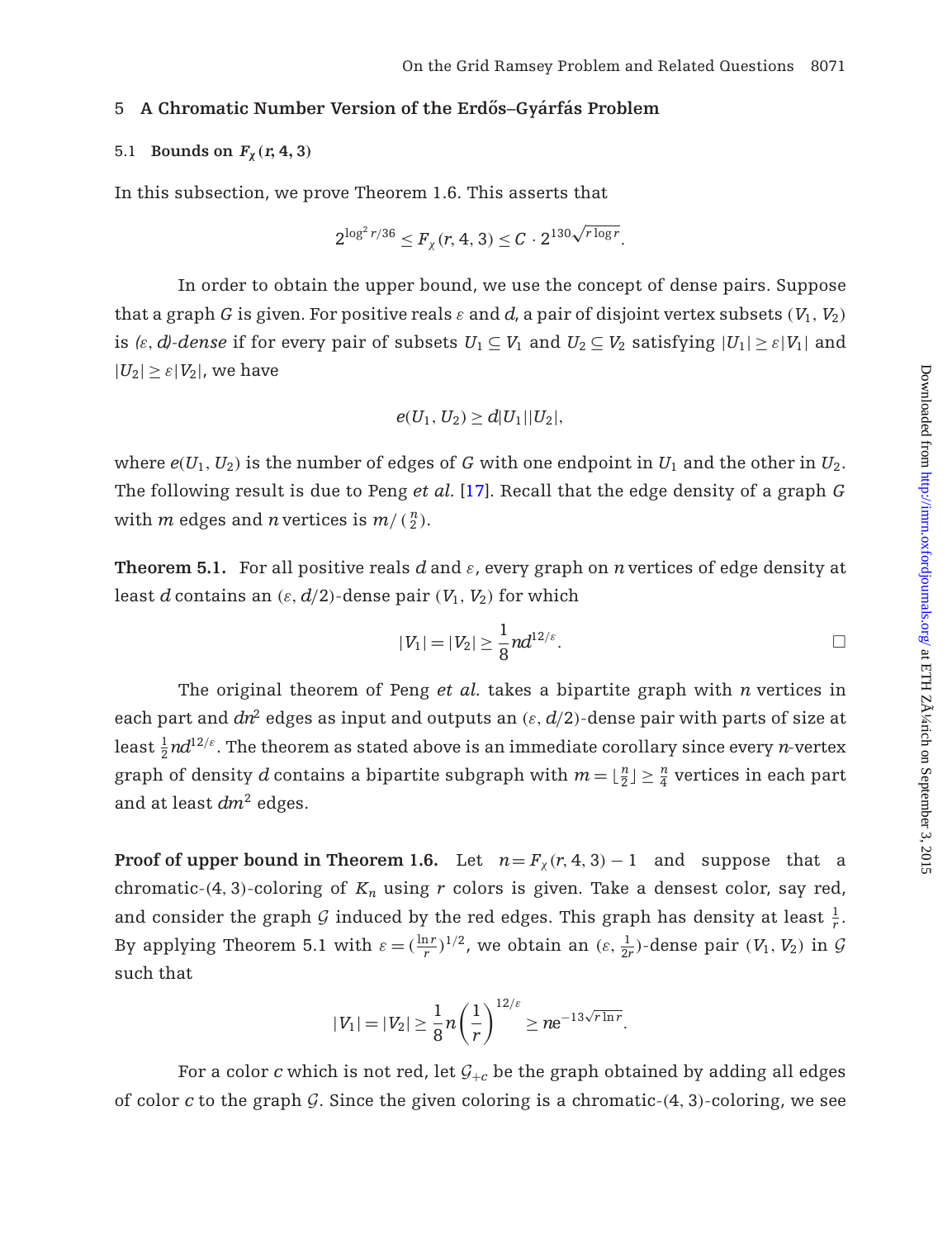that  $G_{+c}$  is 3-colorable for all *c*. Consider an arbitrary proper 3-coloring of  $G_{+c}$ . If there exists a color class in this proper coloring which intersects both  $V_1$  and  $V_2$  in at least  $\varepsilon|V_1|$  vertices, then, since  $(V_1, V_2)$  is an  $(\varepsilon, \frac{1}{2r})$ -dense pair, there exists an edge between the two intersections, thereby contradicting the fact that the 3-coloring is proper.

Hence,  $G_{+c}$  has an independent set  $I_c$  of size at least  $(1 - 2\varepsilon)|V_1|$  in either  $V_1$  or *V*<sub>2</sub>. For *i* = 1, 2, define  $C_i$  to be the set of colors  $c \in [r]$  for which this independent set  $I_c$  is in *V<sub>i</sub>*. Since  $|C_1| + |C_2| \ge r - 1$ , we may assume, without loss of generality, that  $|C_1| \ge \frac{r-1}{2}$ .

For each  $v \in V_1$ , let  $d(v)$  be the number of colors  $c \in C_1$  for which  $v \in I_c$ . Note that

<span id="page-20-0"></span>
$$
\sum_{v \in V_1} d(v) = \sum_{c \in C_1} |I_c| \ge |C_1| \cdot (1 - 2\varepsilon)|V_1|.
$$
 (7)

For each  $X \subset C_1$  of size  $\frac{r}{4}$ , let  $I_X = \bigcap_{c \in X} I_c$ . We have

$$
\sum_{\substack{X \subset C_1 \\ |X|=r/4}} |I_X| = \sum_{v \in V_1} \left( \begin{array}{c} d(v) \\ r/4 \end{array} \right) \ge |V_1| \cdot \left( \begin{array}{c} |C_1| \cdot (1-2\varepsilon) \\ r/4 \end{array} \right),
$$

where the inequality follows from [\(7\)](#page-20-0) and convexity. Since  $|{\cal C}_1|\geq \frac{r-1}{2}$ , we have

$$
\sum_{\substack{X \subset C_1 \\ |X|=r/4}} |I_X| \ge (1 - 8\varepsilon)^{r/4} |V_1| \cdot \left(\begin{array}{c} |C_1| \\ r/4 \end{array}\right).
$$

Thus we can find a set  $X \subset C_1$  for which  $|I_X| \ge (1 - 8\varepsilon)^{r/4} |V_1|$ . By definition, the set  $I_X$  does not contain any color from *X* and hence the original coloring induces a chromatic-(4, 3) coloring of a complete graph on  $|I_X|$  vertices using at most  $3r/4$  colors. This gives

$$
F_X\left(\frac{3r}{4}, 4, 3\right) - 1 \ge |I_X| \ge (1 - 8\varepsilon)^{r/4} |V_1|.
$$

For  $\varepsilon \leq \frac{1}{16}$ , the inequality  $1-8\varepsilon \geq \mathrm{e}^{-16\varepsilon}$  holds. Hence, for large enough  $r$ , the right-hand side above is at least

$$
e^{-4\epsilon r} \cdot n e^{-13\sqrt{r \ln r}} = e^{-4\sqrt{r \ln r}} \cdot n e^{-13\sqrt{r \ln r}} = (F_\chi(r, 4, 3) - 1) e^{-17\sqrt{r \ln r}}.
$$

We conclude that there exists  $r_0$  such that if  $r \ge r_0$ , then

$$
F_{\chi}(r,4,3) \leq e^{17\sqrt{r\ln r}} F_{\chi}\left(\frac{3r}{4},4,3\right).
$$

We now prove by induction that there is a constant *C* such that  $F_\chi(r, 4, 3) \leq$  $Ce^{130\sqrt{r\ln r}}$  holds for all *r*. This clearly holds for the base cases  $r < r_0$ , so suppose  $r \ge r_0$ .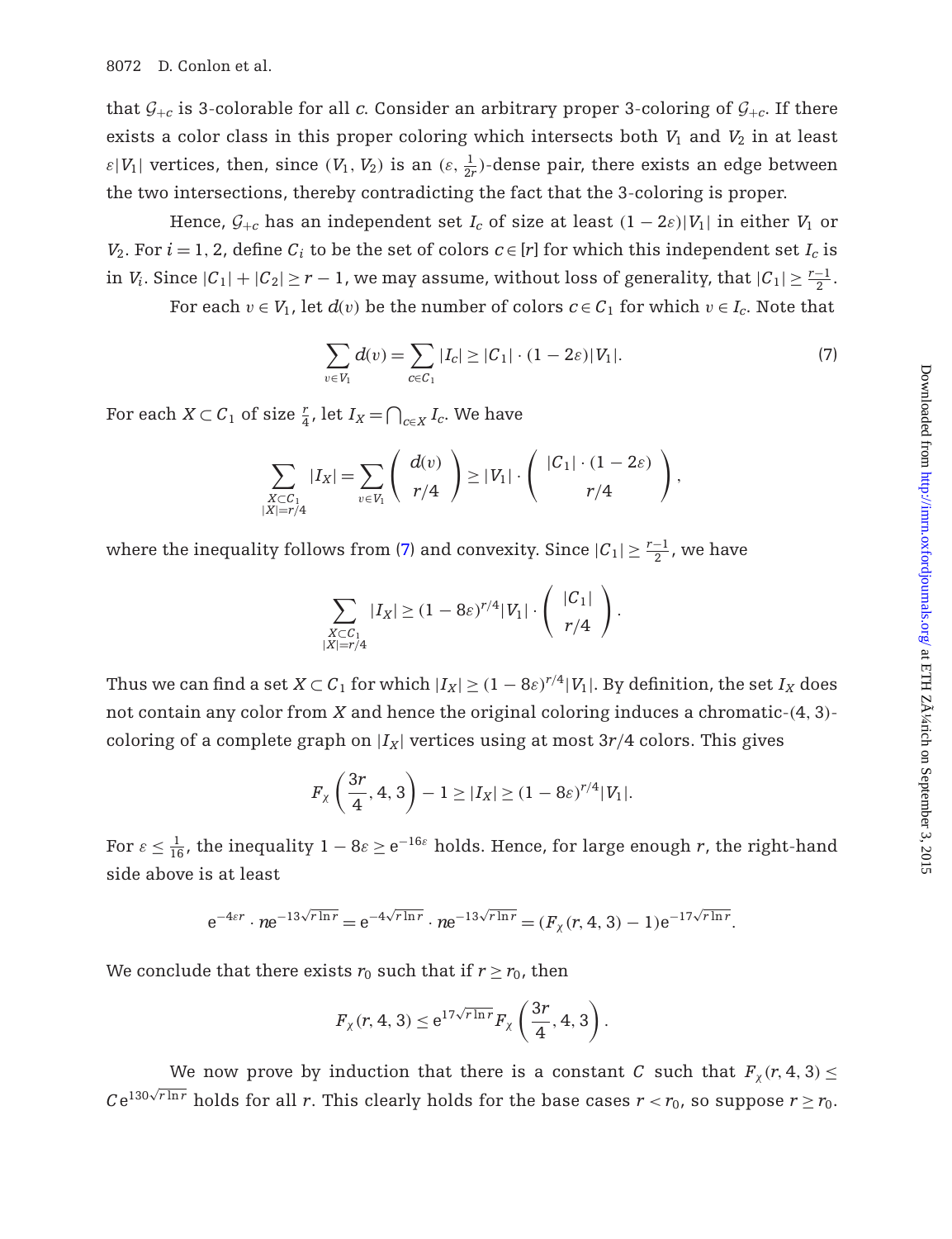Using the above inequality and the induction hypothesis, we obtain

$$
F_{\chi}(r, 4, 3) \leq e^{17\sqrt{r \ln r}} F_{\chi}\left(\frac{3r}{4}, 4, 3\right) \leq e^{17\sqrt{r \ln r}} C e^{130\sqrt{(3r/4) \ln(3r/4)}} \leq C e^{130\sqrt{r \ln r}},
$$

which completes the proof.

We now turn to the proof of the lower bound. In order to establish the lower bound, we show that Mubayi's coloring  $c_M$  is in fact a chromatic-(4, 3)-coloring. This then implies that  $F_\chi(r, 4, 3) \geq 2^{\log^2 r/36}$ , as claimed. Recall that in the coloring  $c_M$ , we view the vertex set of  $K_n$  as a subset of  $[m]^t$  for some integers  $m$  and  $t$  and, for two vertices *x*, *y*∈ [*m*]<sup>*t*</sup> of the form *x* = (*x*<sub>1</sub>, . . . , *x*<sub>*t*</sub>)</sub> and *y* = (*y*<sub>1</sub>, . . . , *y*<sub>*t*</sub>), we let

$$
c_M(x, y) = (\{x_i, y_i\}, a_1, \ldots, a_t),
$$

where *i* is the minimum index for which  $x_i \neq y_i$  and  $a_i = \delta(x_i, y_i)$  is the Dirac delta function.

**Proof of lower bound in Theorem 1.6.** Consider the coloring  $c_M$  on the vertex set  $[m]^t$ . Suppose that two colors  $c_1$  and  $c_2$  are given and let

$$
c_1 = (\{x_1, y_1\}, a_{1,1}, \ldots, a_{1,t})
$$
 and  $c_2 = (\{x_2, y_2\}, a_{2,1}, \ldots, a_{2,t}).$ 

Suppose that  $a_{1,i_1}$  is the first non-zero  $a_{1,j}$  term and  $a_{2,i_2}$  is the first non-zero  $a_{2,j}$  term. In other words, for a pair of vertices which are colored by  $c_1$ , the first coordinate in which the pair differ is the  $i_1$ <sup>th</sup> coordinate (and a similar claim holds for  $c_2$ ).

Let  $G$  be the graph induced by the edges which are colored by either  $c_1$  or  $c_2$ . We will prove that  $\chi(\mathcal{G}) \leq 3$  by presenting a proper vertex coloring of  $\mathcal G$  using three colors, red, blue, and green.

*Case* 1:  $i_1 = i_2 = i$  for some index *i*.

First, color all the vertices whose *i*th coordinate is equal to  $x_1$  in red. Second, color all the vertices whose *i*th coordinate is equal to  $x_2$  in blue (if  $x_1 = x_2$ , there are no vertices of color blue). Third, color all other vertices in green.

To show that this is a proper coloring, note that if the color between two vertices  $z, w \in [m]^t$  is either  $c_1$  or  $c_2$ , then the *i*th coordinate of  $z$  and  $w$  must be different. This shows that the set of red vertices and the set of blue vertices are both independent sets. It remains to show that the set of green vertices is an independent set. To see this, note that if the color between *z* and *w* is either  $c_1$  or  $c_2$ , then the *i*th coordinates  $z_i$  and  $w_i$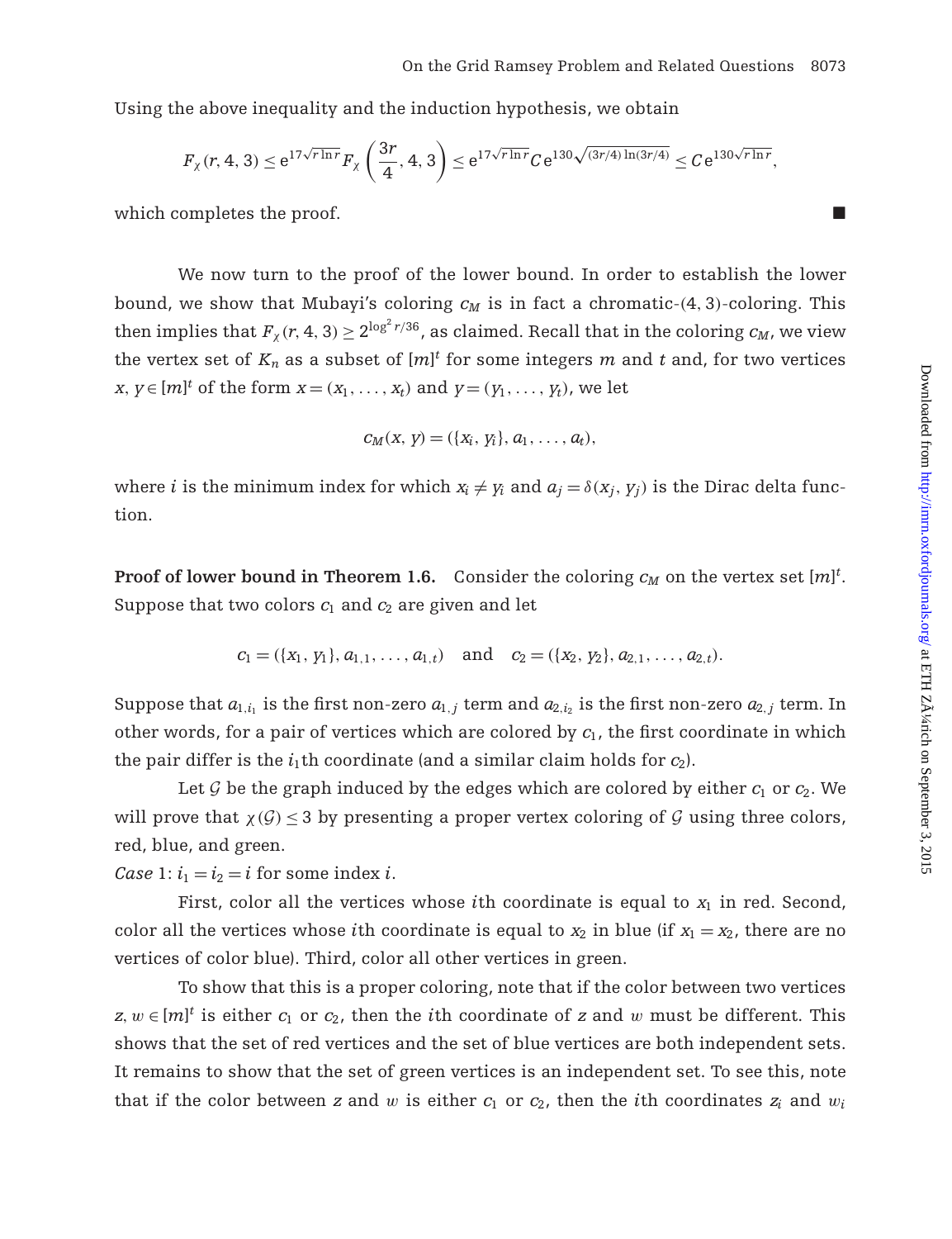

<span id="page-22-0"></span>**Fig. 1.** Graph  $\mathcal{H} = \pi(\mathcal{G})$  when  $a_{1,i_2} = 1$ .

must satisfy

$$
\{z_i, w_i\} = \{x_1, y_1\} \text{ or } \{x_2, y_2\},
$$

as this is the only way the first coordinate of  $c_M(z, w)$  can match that of  $c_1$  or  $c_2$ . However, all vertices which have *i*th coordinate  $x_1$  or  $x_2$  are excluded from the set of green vertices. This shows that our coloring is proper.

*Case* 2:  $i_1 \neq i_2$ .

Without loss of generality, we may assume that  $i_1 < i_2$ . We will find a proper coloring by considering only the  $i_1$ th and  $i_2$ th coordinates. For  $v \in [m]^t$  of the form  $v =$  $(v_1, v_2, \ldots, v_t)$ , let

$$
\pi_{i_1}(v) = \begin{cases}\n0 & \text{if } v_{i_1} = x_1 \\
1 & \text{if } v_{i_1} = y_1 \\
\text{*} & \text{otherwise}\n\end{cases} \quad \text{and} \quad \pi_{i_2}(v) = \begin{cases}\n0 & \text{if } v_{i_2} = x_2 \\
1 & \text{if } v_{i_2} = y_2 \\
\text{*} & \text{otherwise}\n\end{cases}.
$$

Consider the projection map

$$
\pi : [m]^t \to \{0, 1, *\} \times \{0, 1, *\}
$$

defined by  $\pi(v) = (\pi_{i_1}(v), \pi_{i_2}(v))$  and let  $\mathcal{H} = \pi(\mathcal{G})$  be the graph on  $\{0, 1, *\} \times \{0, 1, *\}$ induced by the graph *G* and the map  $\pi$ . More precisely, a pair of vertices  $v, w \in \{0, 1, *\} \times$  ${0, 1, *}$  forms an edge if and only if there exists an edge of *G* between the two sets  $\pi^{-1}(v)$ and  $\pi^{-1}(w)$  (see Figure [1\)](#page-22-0). Note that a proper coloring of *H* can be pulled back via  $\pi^{-1}$  to give a proper coloring of *G*. It therefore suffices to find a proper 3-coloring of *H*.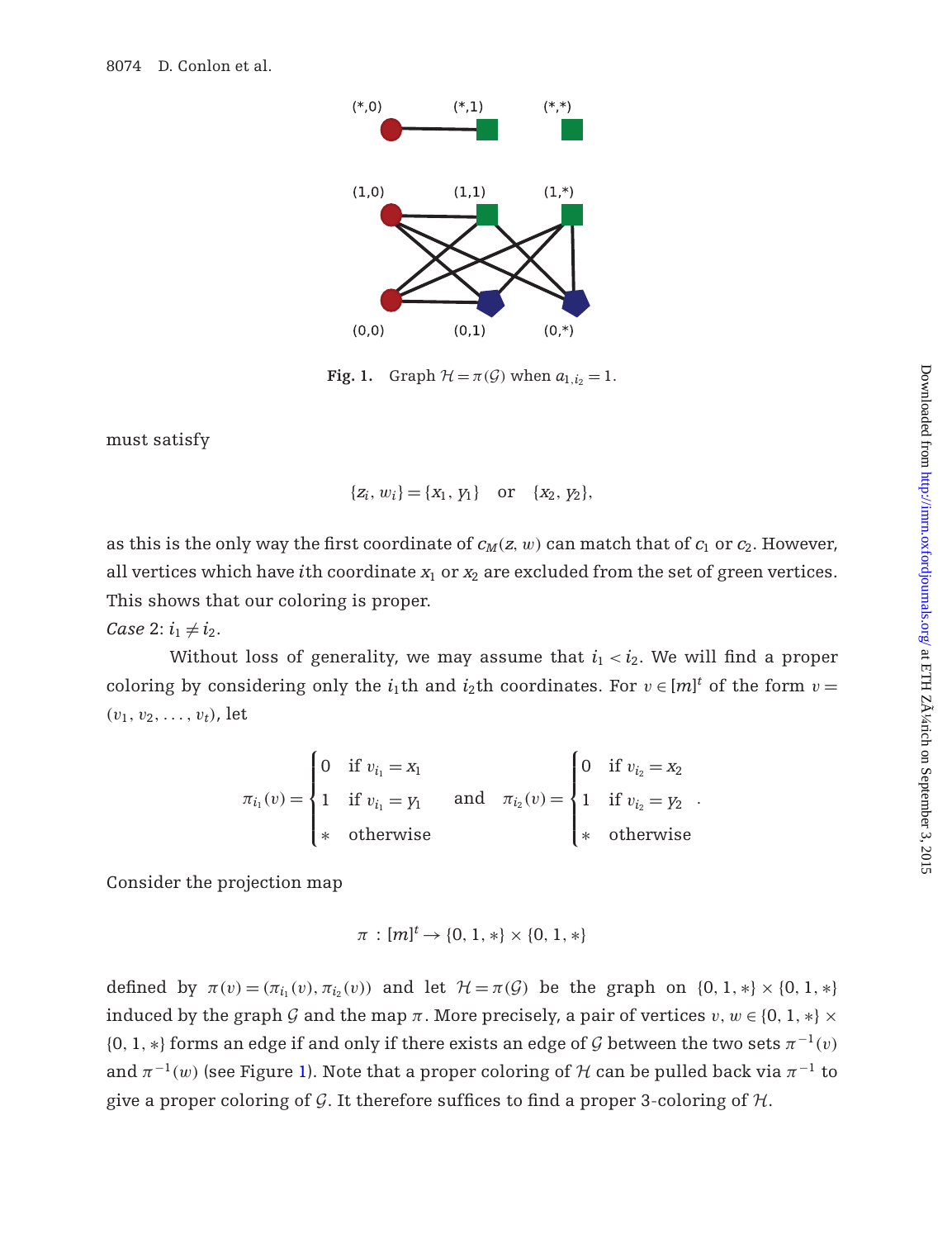Consider two vertices  $z, w \in [m]^t$ . If  $c_M(z, w) = c_2$ , then the first coordinate in which *z* and *w* differ is the  $i_2$ th coordinate. This implies that *z* and *w* have identical *i*<sub>1</sub>th coordinate. Hence, the set of possible edges of the form  $\{\pi(z), \pi(w)\}$  is  $E_2 =$ {{00, 01},{10, 11},{∗0, ∗1}}.

Now suppose that  $c_M(z, w) = c_1$ . Then the possible edges of the form  $\{\pi(z), \pi(w)\}$ differ according to the value of  $a_{1,i_2}$ .

*Case* 2*a*:  $a_{1,i_2} = 0$ .

In this case, the *i*2th coordinates of *z* and w must be the same and thus the possible edges of the form  $(\pi(z), \pi(w))$  are  $E_1 = \{(00, 10), (01, 11), (0*, 1*)\}$ . One can easily check that the graph with edge set  $E_1 \cup E_2$  is bipartite. *Case* 2*b*:  $a_{1,i} = 1$ .

In this case, the *i*2th coordinates of *z* and w must be different and thus the possible edges of the form  $(\pi(z), \pi(w))$  are  $E_1 = \{0, 11\}$ ,  $\{00, 1* \}$ ,  $\{01, 10\}$ , {01, 1∗},{0∗, 10},{0∗, 11},{0∗, 1∗}}. A 3-coloring of the graph with edge set *E*<sup>1</sup> ∪ *E*<sup>2</sup> is given by coloring the set of vertices  $\{00, 10, *0\}$  in red,  $\{01, 0* \}$  in blue and  $\{11, 1*, *1, ** \}$ in green (see Figure [1\)](#page-22-0).

## 5.2 **An edge partition with slowly growing chromatic number**

In this section, we will prove Theorem 1.7 by showing that  $c_M$  has the required property.

**Theorem 1.7.** The coloring  $c_M$  has the following property: for every subset *X* of colors with  $|X| \geq 2$ , the subgraph induced by the edges colored with a color from *X* has chromatic number at most  $2^{3\sqrt{|X|\log |X|}}$ . The contract of the contract of the contract of the contract of the contract of the contract of the contract of the contract of the contract of the contract of the contract of the contract of the contract of the contrac

**Proof.** Consider the coloring  $c_M$  on the vertex set  $[m]^t$ . For a set of colors *X*, let  $\mathcal{G}_X$  be the graph induced by the edges colored by a color from the set *X*. Recall that each color *c* under this coloring is of the form

$$
c = (\{v_i, w_i\}, a_1, a_2, \ldots, a_t).
$$

Define  $\iota(c) = i$  to be the minimum index *i* for which  $a_i = 1$ . For this index *i*, define  $\eta_1(c) = v_i$  and  $\eta_2(c) = w_i$ , where we break symmetry by imposing  $v_i < w_i$ . Let  $a_i(c) = a_i$ for  $j = 1, ..., t$ .

Given a set of colors *X*, construct an auxiliary graph *H* over the vertex set *X* whose edges are defined as follows. For two colors  $c_1, c_2 \in X$ , let  $i_1 = \iota(c_1)$ ,  $i_2 = \iota(c_2)$  and assume that  $i_1 \leq i_2$ . Then  $c_1$  and  $c_2$  are adjacent if and only if  $a_i$ ,  $(c_1) = 1$  (it is well-defined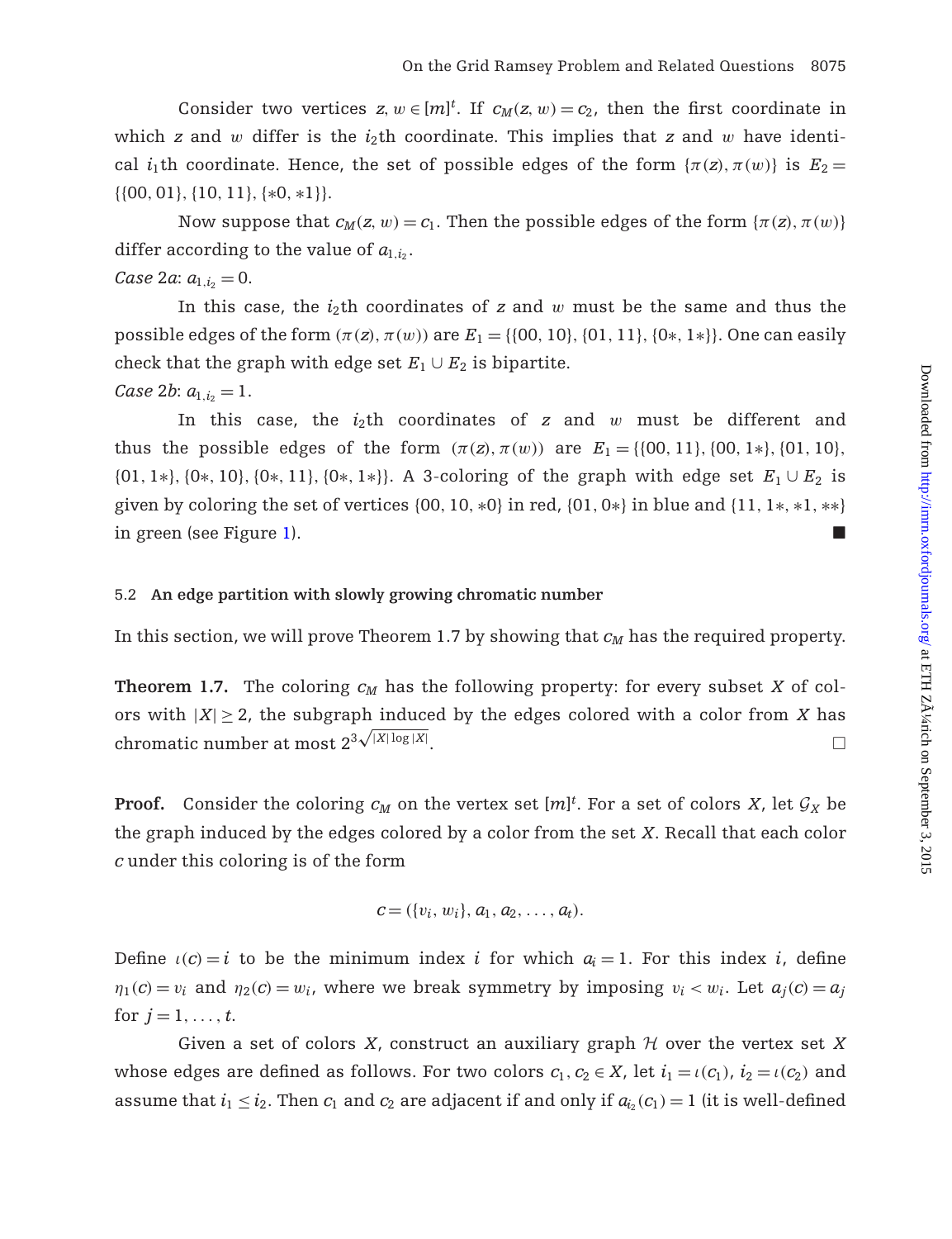since if  $i_1 = i_2$ , then  $a_{i_2}(c_1) = a_{i_1}(c_2) = 1$ . Let *I* be the family of all independent sets in *H*. We make the following claim, whose proof will be given later.

**Claim 5.2.** The following holds:

- (i) For all  $I \in \mathcal{I}$ , the graph  $\mathcal{G}_I$  is bipartite.
- (ii)  $\chi(G_X) \leq |I|$ .

Suppose that the claim is true. Based on this claim, we will prove by induction on  $|X|$  that  $\chi(G_X) \leq 2^{3\sqrt{|X|\log |X|}}$  for  $|X| \geq 2$ . For  $|X| = 2$ , we proved in the previous subsection that  $c_M$  is a chromatic-(4, 3)-coloring, that is, the union of any two color classes is 3colorable. This clearly implies the required result in this case. Now suppose that the statement has been established for all sets of size less than |*X*|.

Let  $\alpha = \lceil \sqrt{\frac{|X|}{\log |X|}} \rceil$ . If there exists an independent set  $I \in \mathcal{I}$  of size at least  $\alpha$ , then, by the fact that  $G_X = G_I \cup G_{X\setminus I}$  and Claim 5.2 (i), we have

$$
\chi(\mathcal{G}_X) \leq \chi(\mathcal{G}_I) \cdot \chi(\mathcal{G}_{X \setminus I}) \leq 2\chi(\mathcal{G}_{X \setminus I}).
$$

If  $|X \setminus I| \geq 2$ , then the right-hand side is at most  $2 \cdot 2^{3\sqrt{|X \setminus I| \log |X \setminus I|}} < 2^{3\sqrt{|X| \log |X|}}$  (the inequality comes from  $|I| \ge \alpha$ ) by the inductive hypothesis, and if  $|X \setminus I| \le 1$ , then since  $\chi(\mathcal{G}_{X\setminus I}) \leq 2$ , the right-hand side is at most 4. Hence the claimed bound holds in both cases.

On the other hand, if the independence number is less than  $\alpha$ , then, by Claim 5.2 (ii) and the fact that  $|X| > 2$ , we have

$$
\chi(\mathcal{G}_X) \leq \sum_{i=0}^{\alpha-1} \binom{|X|}{i} \leq |X|^{2\sqrt{|X|/\log |X|}} = 2^{2\sqrt{|X| \log |X|}}.
$$

This proves the theorem up to Claim 5.2, which we now consider.

**Proof of Claim 5.2.** (i) Suppose that  $I \in \mathcal{I}$  is given. By definition, for each color  $c \in I$ , we have distinct values of  $\iota(c)$ . For each  $c \in I$ , consider the map  $\pi_c : [m]^t \to \{0, 1\}$ , where for  $x \in [m]^t$  of the form  $x = (x_1, x_2, \ldots, x_t)$ , we define

$$
\pi_c(x) = \begin{cases} 0 & \text{if } x_{i(c)} \le \eta_1(c) \\ 1 & \text{if } x_{i(c)} > \eta_1(c). \end{cases}
$$

Define the map  $\pi : [m]^t \to \{0, 1\}^I$  as

$$
\pi(x) = (\pi_c(x))_{c \in I}.
$$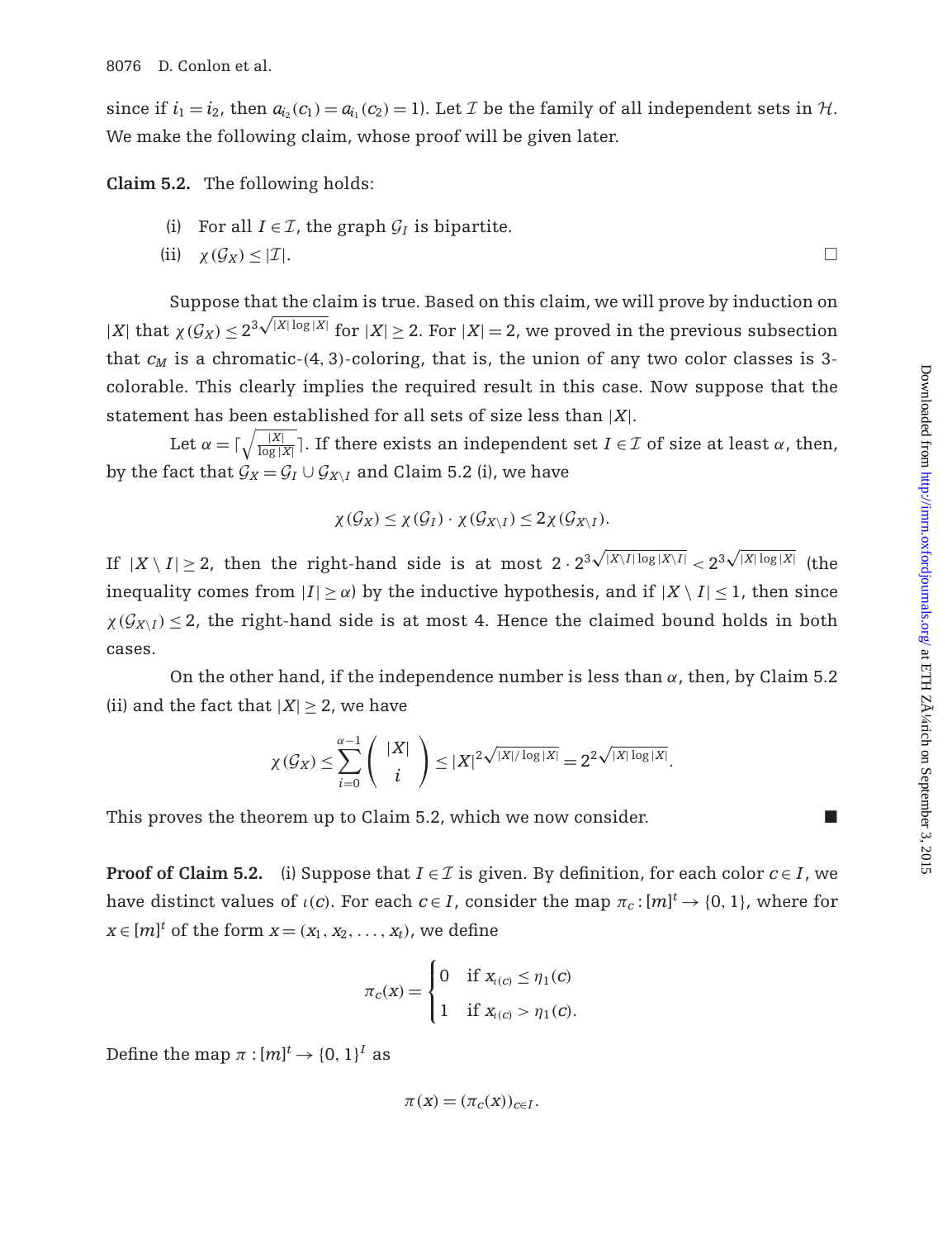Consider the graph  $\pi(\mathcal{G}_I)$  over the vertex set  $\{0, 1\}^I$ . Let *c* and *c'* be two distinct colors in *I*. If  $\iota(c') < \iota(c)$ , then  $a_{\iota(c')}(c) = 0$  since  $\iota(c)$  is the minimum index *i* for which  $a_i(c) = 1$  and if  $u(c') > u(c)$ , then  $a_{u(c)}(c) = 0$  since *I* is an independent set in the auxiliary graph  $H$  defined above. Hence, if  $e = \{y, z\}$  is an edge of color *c*, then the two vectors *y* and *z* have identical  $\iota(c')$ -coordinate for all  $c' \neq c$ , thus implying that  $\pi(y)$  and  $\pi(z)$  have identical  $c'$ -coordinate for all  $c' \neq c$ . Further, note that for  $x \in [m]^t$ , we have  $\pi_c(x) = 0$  if the  $\iota(c)$ th coordinate of *x* is  $\eta_1(c)$  and  $\pi_c(x) = 1$  if the  $\iota(c)$ th coordinate of *x* is  $\eta_2(c)$ . Since  $\{\gamma_{\iota(c)}, z_{\iota(c)}\} = \{\eta_1(c), \eta_2(c)\},\$ we see that  $\pi_c(y) \neq \pi_c(z)$ .

Therefore, two vertices  $v, w \in \{0, 1\}^I$  can be adjacent in  $\pi(\mathcal{G}_I)$  if and only if v and w differ in exactly one coordinate, implying that  $\pi(G_I)$  is a subgraph of the hypercube, which is clearly bipartite. A bipartite coloring of this graph can be pulled back to give a bipartite coloring of  $\mathcal{G}_I$ .

(ii) We prove this by induction on the size of the set *X*. The claim is trivially true for  $|X| = 0$  and 1, since  $|Z| = 1$  and 2, respectively, and the graph  $\mathcal{G}_X$  has chromatic number 1 and 2, respectively.

Now suppose that we are given a set *X* and the family *I* of independent sets in *H* (as defined above). Let  $c \in X$  be a color with maximum  $\iota(c)$  and let  $i = \iota(c)$ . Let  $\mathcal{I}_c$  be the family of independent sets containing  $c$  and  $\mathcal{I}'_c$  be the family of all other independent sets.

Let *A* be the subset of vertices of  $[m]^t$  whose *i*th coordinate is  $\eta_1(c)$ . For two vectors *x*,  $y \in A$ , we have  $a_i(c_M(x, y)) = 0$ , since both *x* and *y* have *i*th coordinate  $\eta_1(c)$ . Hence, in the subgraph of  $\mathcal{G}_X$  induced on the set *A*, we see only colors  $c' \in X$  which have  $a_i(c') = 0$ . Let  $X_c \subseteq X$  be the set of colors *c*' such that  $a_i(c') = 0$ . The above-observation implies that  $G_X[A]$  is a subgraph of  $G_{X_c}$ . By the inductive hypothesis,  $\chi(G_{X_c})$  is at most the number of independent sets of  $H[X_c]$ . Moreover, by the definitions of  $X_c$  and  $\mathcal{I}_c$  and the choice of  $c$ , the independent sets of  $H[X_c]$  are in one-to-one correspondence with the independent sets in  $\mathcal{I}_c$ . Thus, we have

$$
\chi(\mathcal{G}_X[A]) \leq \chi(\mathcal{G}_{X_c}) \leq |\mathcal{I}_c|.
$$

Now consider the set  $B = [m]^t \setminus A$ . The subgraph of  $\mathcal{G}_X$  induced on *B* does not contain any edge of color *c* and therefore  $G_X[B]$  is a subgraph of  $G_{X\setminus\{c\}}$ . By the inductive hypothesis,  $\chi(G_{X\setminus{c}})$  is at most the number of independent sets of  $\mathcal{H}[X\setminus{c}]$ . By definition, the independent sets of  $\mathcal{H}[X \setminus \{c\}]$  are in one-to-one correspondence with independent sets in  $\mathcal{I}'_c$ . Therefore, we have

$$
\chi(\mathcal{G}_X[B]) \leq \chi(\mathcal{G}_{X \setminus \{c\}}) \leq |\mathcal{I}'_c|.
$$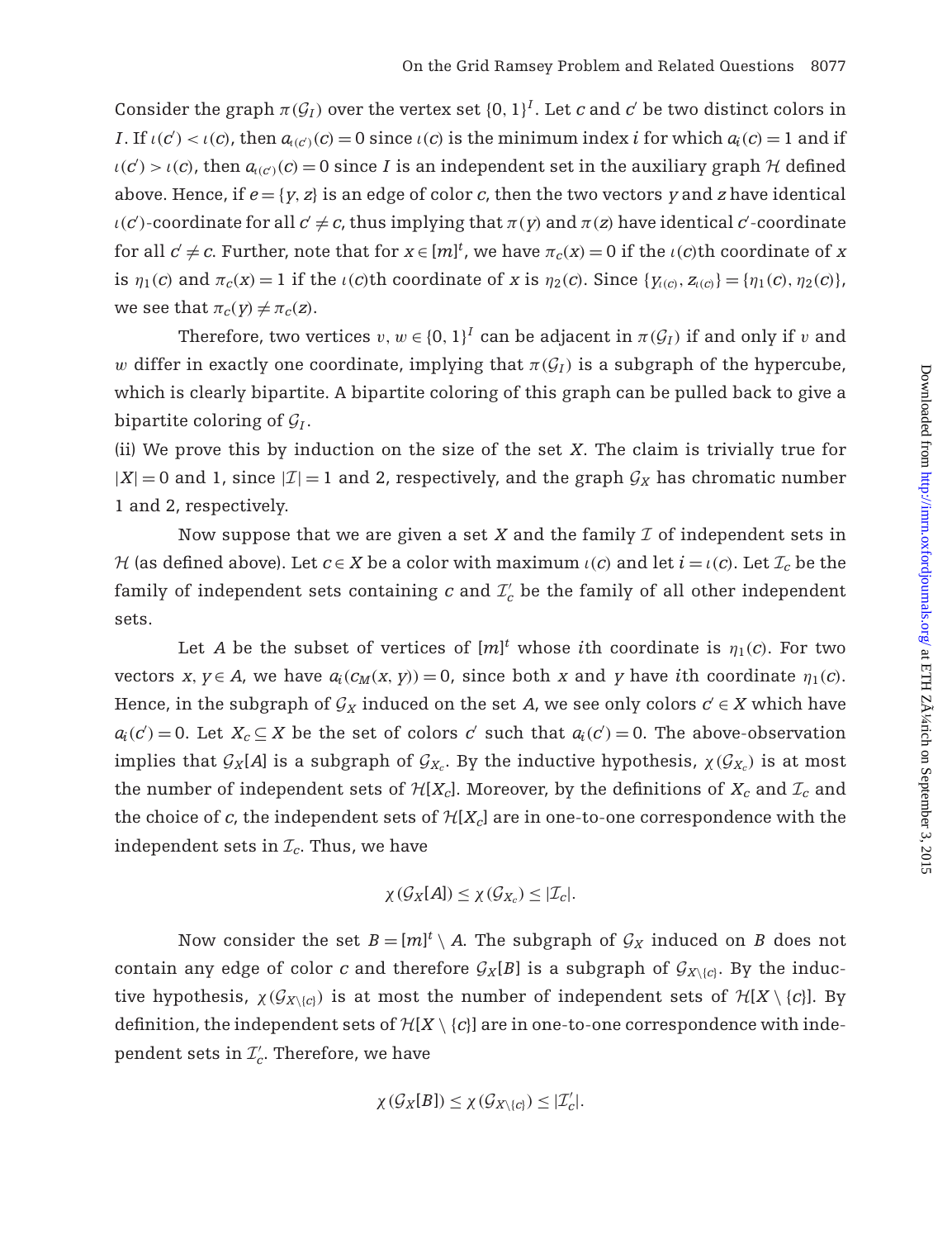Hence,

$$
\chi(\mathcal{G}_X) \leq \chi(\mathcal{G}_X[A]) + \chi(\mathcal{G}_X[B]) \leq |\mathcal{I}_c| + |\mathcal{I}'_c| = |\mathcal{I}|,
$$

and the claim follows.

Using Theorem 1.7, we can now prove Theorem 3.3, which we restate here for the reader's convenience. Recall that for an edge partition  $E_1 \cup ... \cup E_t$  of the complete graph  $K_n$  and a set  $I \subseteq [t]$ , we define  $\mathcal{G}_I$  as the subgraph of  $K_n$  with edge set  $\bigcup_{i \in I} E_i$ .

**Theorem 3.3.** There exists a positive real  $r_0$  such that the following holds for every positive integer *r* and positive real  $\alpha \le 1$  satisfying  $(\log r)^{\alpha} \ge r_0$ . For  $n = 2^{(\log r)^{2+\alpha}/200}$ , there exists a partition  $E = E_1 \cup \cdots \cup E_{\sqrt{r}}$  of the edge set of the complete graph  $K_n$  such that

$$
\chi(\mathcal{G}_I) \leq 2^{3(\log r)^{\alpha/2}\sqrt{|I|\log 2|I|}}
$$

for all  $I \subset [\sqrt{r}]$ .  $\sqrt{r}$ ].

**Proof.** Let  $N = 2^{\log^2 r/200}$  and  $t = (\log r)^{\alpha}$  (since  $(\log r)^{\alpha} \ge r_0$  and  $\alpha \le 1$ , we can guarantee that *N* and *t* are large enough by asking that  $r_0$  be large enough). Color the edge set of the complete graph on the vertex set  $[N]^t$  as follows. For two vectors  $v, w \in [N]^t$  of the form  $v = (v_1, ..., v_t)$  and  $w = (w_1, ..., w_t)$ , we let

$$
c(v, w) = (i, c_M(v_i, w_i)),
$$

where  $i$  is the minimum index for which  $v_i \neq w_i.$  Since  $c_M$  on  $K_N$  uses at most  $2^6 \sqrt{\log N} \leq$  $\frac{\sqrt{r}}{\log r}$  colors (see the discussion in Section 2), our coloring uses at most

$$
t \cdot \frac{\sqrt{r}}{\log r} \le \sqrt{r}
$$

colors in total. Since  $n = N^t$ , this coloring gives an edge partition  $E = E_1 \cup \cdots \cup E_s$  of the complete graph on *n* vertices, for some integer  $s \leq \sqrt{r}$ .

Now suppose that a set  $I \subset [s]$  is given. The set *I* can be partitioned into *t* sets *I*<sub>1</sub> ∪ $\cdots$  ∪ *I*<sub>t</sub> according to the value of the first coordinate as follows: for each *i* ∈ [*t*], define *I<sub>i</sub>* as the set of indices  $j \in I$  for which the color of the edges  $E_j$  has *i* as its first coordinate. For each  $i$ , let  $\pi_i: [N]^t \to [N]$  be the projection map to the  $i$ -th coordinate. Then the graph  $\pi_i(\mathcal{G}_{I_i})$  becomes a subgraph of  $K_N$  induced by the union of  $|I_i|$  colors of  $c_M$ . Hence, by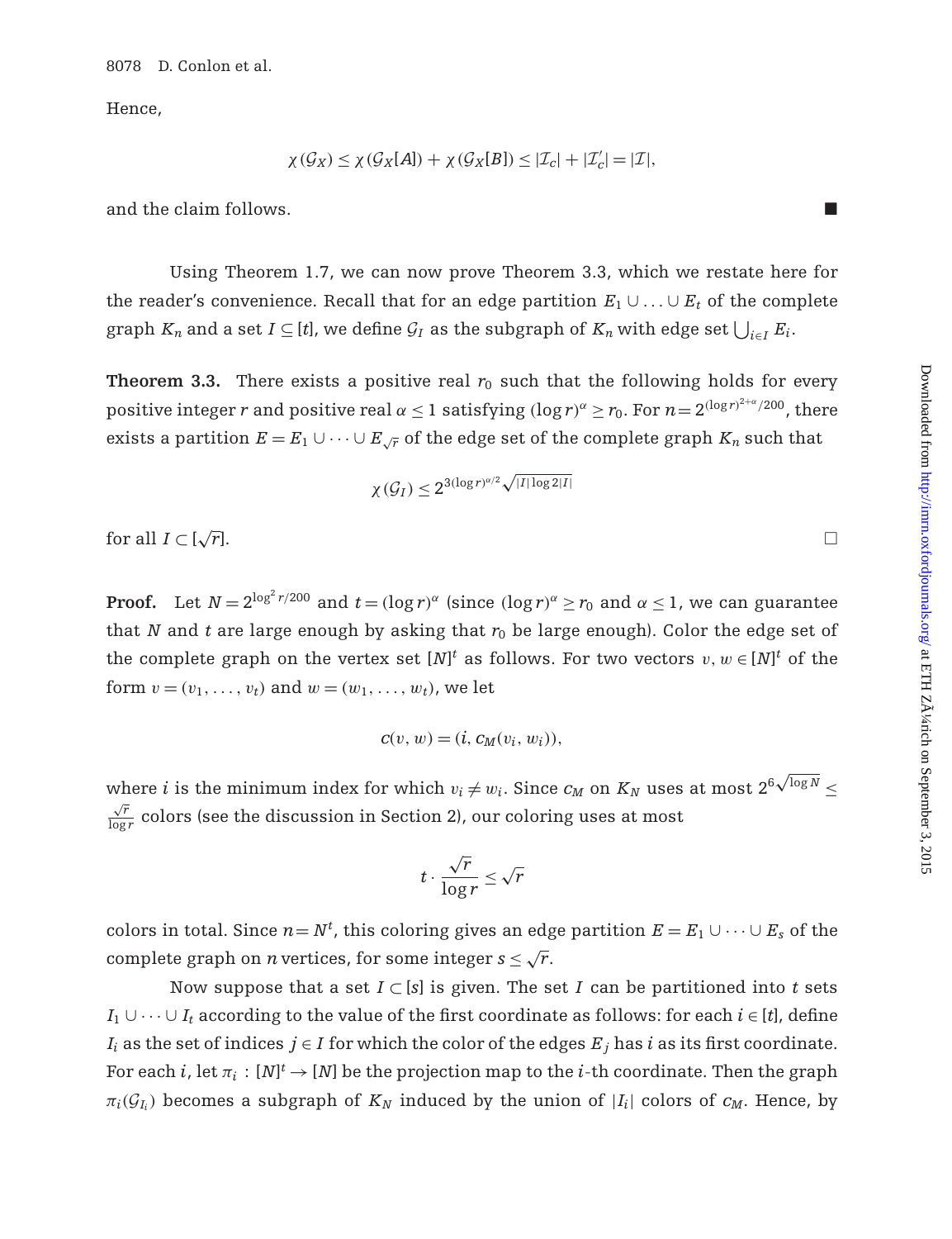Theorem 1.7, we know that

$$
\chi(\mathcal{G}_{I_i}) \leq \chi(\pi_i(\mathcal{G}_{I_i})) \leq 2^{3\sqrt{|I_i|\log 2|I_i|}}
$$

for each  $i \in [t]$ , where we introduce the extra 2 in the logarithm to account for the possibility that  $|I_i| = 1$ . Therefore, we see that

$$
\chi(\mathcal{G}_I) \leq \prod_{i \in [t]} \chi(\mathcal{G}_{I_i}) \leq 2^{3\sum_{i \in [t]} \sqrt{|I_i| \log 2|I_i|}}.
$$

Since  $\sqrt{x \log 2x}$  is concave, Jensen's inequality implies that the sum in the exponent satisfies

$$
\sum_{i \in [t]} \sqrt{|I_i| \log 2|I_i|} \le t \sqrt{(|I|/t) \log (2|I|/t)} \le \sqrt{t|I| \log 2|I|} = (\log r)^{\alpha/2} \sqrt{|I| \log 2|I|}.
$$

This implies the required result.

#### 6 **Concluding Remarks**

#### 6.1 **The grid Ramsey problem with asymmetric colorings**

One may also consider an asymmetric version of the grid Ramsey problem, where we color the row edges using *r* colors but are allowed to use only two colors on the column edges. Let  $G(r, 2)$  be the minimum *n* for which such a coloring is guaranteed to contain an alternating rectangle. One can easily see that

$$
r \leq G(r, 2) \leq r^3 + 1.
$$

The following construction improves the lower bound to  $G(r, 2) \geq \frac{1}{4}r^2$ . Let  $n = \frac{1}{4}r^2$  and  $p$ be a prime satisfying  $\frac{r}{2} \leq p \leq r$  and  $n \leq 2^p$  (the existence of such a prime follows from Bertrand's postulate). Consider the  $n \times n$  grid. For each  $i \in [n]$ , assign to the *i*th row a sequence  $(a_{i,1},..., a_{i,p}) \in [r]^p$  so that for all distinct *i* and *i*' there exists at most one coordinate  $j \in [p]$  for which  $a_{i,j} = a_{i',j}$  (the construction will be given below). Given these sequences, for each  $i \in [n]$  and distinct  $j, j' \in [n]$ , color the edge  $\{(i, j), (i, j')\}$  as follows: examine the binary expansions of  $j - 1$  and  $j' - 1$  to identify the first bit *t* in which the two differ and color the edge with color  $a_{i,t}$  (this is possible since  $2^p \ge n$ ). For two distinct rows, suppose that the sequences corresponding to these rows coincide in the *k*th coordinate. Then the intersection of the two rows is a subgraph of the graph connecting vertices whose *k*th bit in the binary expansion is 0 to those whose *k*th bit in the binary expansion is 1. Thus, the intersection of any two rows is a bipartite graph and therefore,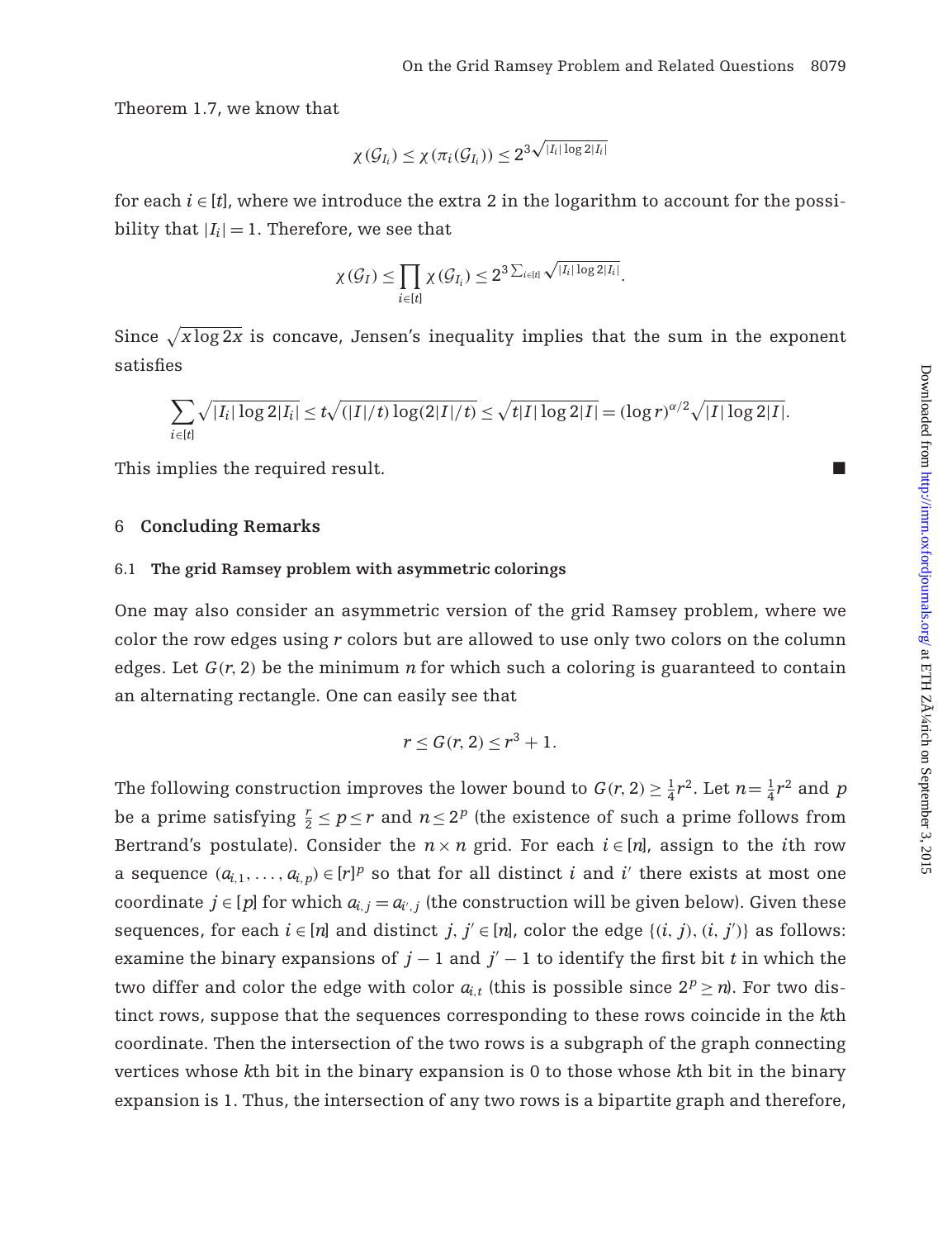by the same argument as in the proof of Lemma 3.1, we obtain  $G(r, 2) \ge n$  (note that we in fact obtain a coloring of the  $\mathit{cr}^{2} \times 2^{\mathit{cr}}$  grid).

It suffices to construct a collection of sequences with the property claimed above. For  $a, b \in \mathbb{Z}_p$ , consider the following sequence with entries in  $\mathbb{Z}_p$ :

$$
B_{a,b} = (a, a+b, a+2b, \ldots, a+(p-1)b).
$$

For two distinct pairs  $(a, b)$  and  $(a', b')$ , the sequences  $B_{a,b}$  and  $B_{a',b'}$  can overlap in the *i*th coordinate if and only if  $a + ib = a' + ib'$ , which is equivalent to  $(b - b')i = a' - a$ . Since  $(a, b) \neq (a', b')$ , we see that there exists at most one index *i* in the range  $0 \leq i \leq p-1$  for which  $a + ib = a' + ib'$ . Thus the sequences  $B_{a,b}$  have the claimed property. Note that the total number of sequences is at least  $p^2 \ge n$ . Moreover, since  $p \le r$ , by abusing notation, we may assume that the sequences are in fact in [r]<sup>p</sup> and, therefore, we can use them in the construction of our coloring.

The following question may be more approachable than the corresponding problem for  $G(r)$ .

**Question 6.1.** Can we improve the upper bound on  $G(r, 2)$ ?

#### 6.2 **The Erdos–Gy ˝ arf ´ as problem in hypergraphs ´**

As mentioned in the introduction, for each fixed *i* with  $0 \le i \le k$  and large enough *p*,

$$
F_k\left(r, p, \left(\begin{array}{c}p-i\\k-i\end{array}\right)+1\right)\leq r^{r^{-\frac{r^{c_{k,p}}}{\cdots}}},
$$

where the number of *r*s in the tower is *i*. It would be interesting to establish a lower bound on  $F(r, p, \binom{p-i}{k-i})$  exhibiting a different behavior.

**Problem 6.2.** Let *p*, *k* and *i* be positive integers with  $k \geq 3$  and  $0 \lt i \lt k$ . Establish a lower bound on  $F_k(r, p, \binom{p-i}{k-i})$  that is significantly larger than the upper bound on  $F_k(r, p, \left(\frac{p-i}{k-i}\right) + 1)$  given above.  $\Box$ 

We have principally considered the  $i = 1$  case of this question. For example, the Erdős–Gyárfás problem on whether  $F(n, p, p-1)$  is superpolynomial for all  $p \geq 3$  corresponds to the case where  $k=2$  and  $i=1$ . Theorems 1.2 and 1.5 represent progress on the analogous problem with  $k=3$ . The next open case, showing that  $F_3(r, 6, 10)$  is superpolynomial, appears difficult.

 $\Box$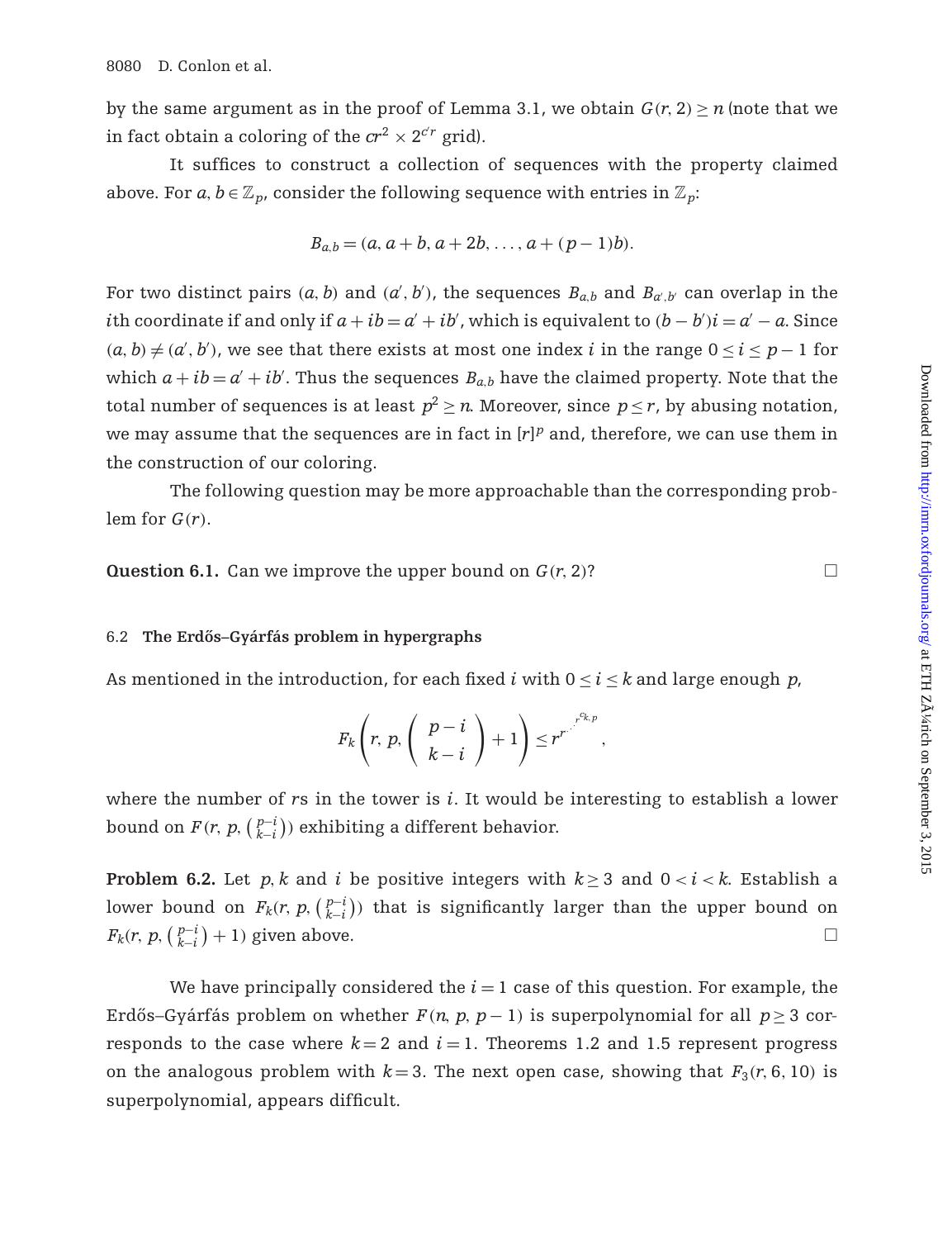For  $i \geq 2$ , it seems likely that one would have to invoke a variant of the steppingup technique of Erdős and Hajnal (see, for example,  $[11]$  $[11]$  $[11]$ ). In particular, we would like to know the answer to the following question.

**Question 6.3.** Is 
$$
F_3(r, p, p-2)
$$
 larger than  $2^{r^c}$  for any fixed *c*?

For  $p=4$ , a positive solution to this problem follows since we know that the Ramsey number of  $K_4^{(3)}$  is double exponential in the number of colors (see, for example, [\[2\]](#page-31-12)). The general case appears to be much more difficult.

Another case of particular importance is  $F_{2d-1}(r, 2d, d+1)$ , since it is this function (or rather a *d*-partite variant) which is used by Shelah in his proof of the Hales– Jewett theorem. If the growth rate of this function is a tower of bounded height for all *d*, then it would be possible to give a tower-type bound for Hales–Jewett numbers. However, we expect that this is not the case.

**Problem 6.4.** Show that for all *s* there exists *d* such that

$$
F_{2d-1}(r, 2d, d+1) \ge 2^{2^{r^2}}.
$$

where the number of 2's in the tower is at least *s*.

#### 6.3 **Studying the chromatic number version of the Erdos–Gy ˝ arf ´ as problem ´**

Since we know that both  $F(r, p, p-1)$  and  $F<sub>y</sub>(r, 4, 3)$  are superpolynomial in *r*, it is natural to ask the following question (see also [\[3](#page-31-10)]).

**Question 6.5.** Is  $F_\chi(r, p, p − 1)$  superpolynomial in *r*?  $\Box$ 

By following a similar line of argument to the lower bound for  $F_\chi(r, 4, 3)$ , we can show that  $c_M$  is also a chromatic-(5, 4)-coloring. Therefore,  $F_\chi(r,5,4)=2^{\Omega(\log^2 r)}$ , answering Question 6.5 for  $p=5$ . Since the proof is based on rather tedious case analysis, we will post a supplementary note rather than including the details here. It would be interesting to determine whether the  $(p, p-1)$ -colorings defined in [\[3\]](#page-31-10) are also chromatic-(*p*, *p*− 1)-colorings. If so, they would provide a positive answer to Question 6.5.

In Theorem 1.6, we showed that  $2^{\Omega(\log^2 r)} \le F_\chi(r, 4, 3) \le 2^{O(\sqrt{r \log r})}$ . It would be interesting to reduce the gap between the lower and upper bounds. Since  $F_\chi(r, 4, 2) \geq$  $2^r + 1$ , we see that  $F_\chi(r, 4, 2)$  is exponential in *r*, while  $F_\chi(r, 4, 3)$  is subexponential in *r*. For  $p \geq 5$ , the value of *q* for which the transition from exponential to subexponential happens is not known. However, recall that  $F_\chi(r, 2^d + 1, d + 1)$  is exponential in *r* for all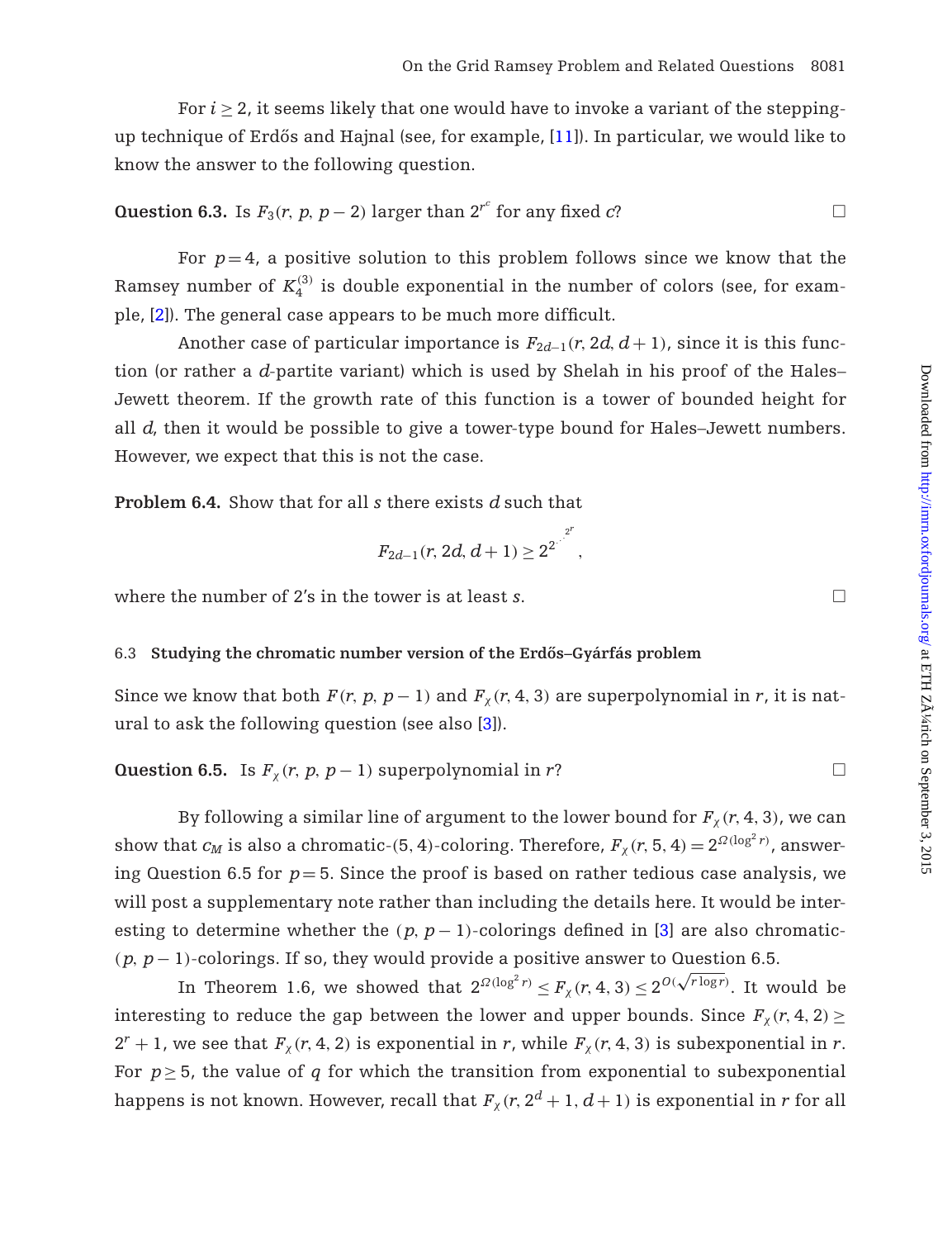$d \geq 1$ . This followed from showing that in the edge coloring  $c_B$  the union of every *d* color classes induces a graph of chromatic number  $2^d$  (see Section 2). The following question asks whether or not a similar edge coloring exists if we want the union of every *d* color classes to induce a graph of chromatic number at most  $2^d - 1$ .

**Question 6.6.** Is 
$$
F_{\chi}(r, 2^d, d+1) = 2^{o(r)}
$$
 for all  $d \ge 2$ ?

A positive answer to Question 6.6 would allow us to determine, for all *p*, the maximum value of *q* for which  $F_\chi(r, p, q)$  is exponential in *r*. Indeed, for  $2^{d-1} < p \leq 2^d$ , we have

$$
F_{\chi}(r, p, d) \ge F_{\chi}(r, 2^{d-1} + 1, d) = 2^{\Omega(r)},
$$

while a positive answer to Question 6.6 would imply

$$
F_{\chi}(r, p, d+1) \le F_{\chi}(r, 2^d, d+1) = 2^{o(r)}.
$$

Hence, given a positive answer to Question 6.6, the maximum value of *q* for which  $F_{\gamma}(r, p, q)$  is exponential in *r* would be  $q = \lceil \log p \rceil$ .

A key component in our proof of Theorem 1.2 was Theorem 1.7, which says that in the coloring *cM*, the chromatic number of the union of any *s* color classes is not too large. We suspect that our estimate on the chromatic number is rather weak. It would be interesting to improve it further. More generally, we have the following rather informal question, progress on which might allow us to improve the bounds in Theorem 1.2.

**Question 6.7.** Given an edge partition of the complete graph *Kn*, how slowly can the chromatic number of the graph determined by the union of  $s$  color classes grow?  $\Box$ 

Finally, let *F* be a family of graphs and define  $F(r, q; \mathcal{F})$  to be the minimum integer *n* for which every edge coloring of  $K_n$  with *r* colors contains a subgraph  $F \in \mathcal{F}$  that contains fewer than *q* colors. *F*(*r*, *q*; *F*) generalizes both *F*(*r*, *p*, *q*) and *F*<sub> $\chi$ </sub>(*r*, *p*, *q*) since we may take *F* to be  ${K_p}$  for  $F(r, p, q)$  and the family of all *p*-chromatic graphs for  $F_{\gamma}(r, p, q)$ . Our results suggest that  $F(r, q; \mathcal{F})$  is closely related to the chromatic number of the graphs in  $F$ . The case where  $F$  consists of a single complete bipartite graph was studied in [\[1](#page-31-13)].

#### **Acknowledgements**

We would like to thank the anonymous referee for several helpful comments.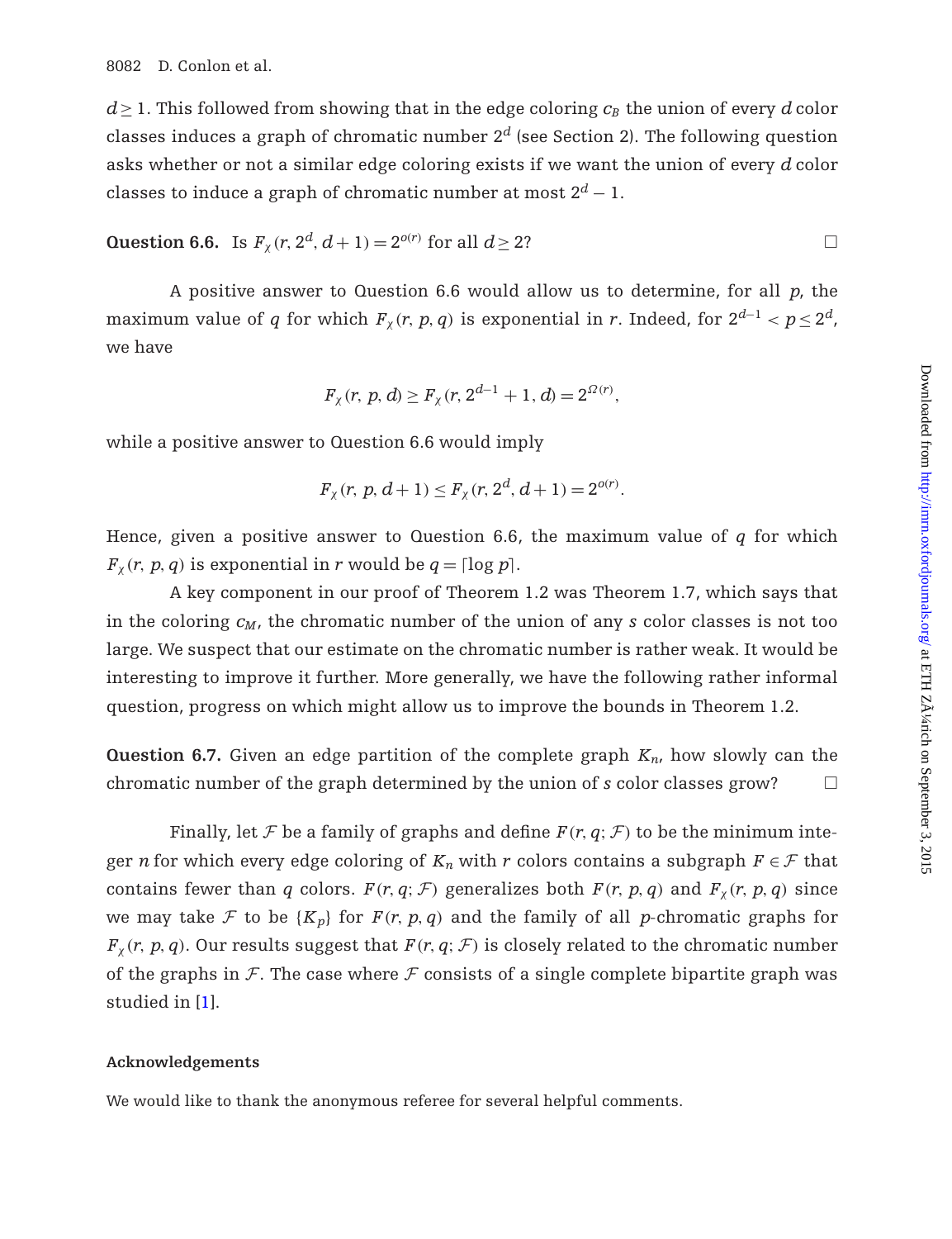# **Funding**

David Conlon was supported by a Royal Society University Research Fellowship. Jacob Fox was supported by a Packard Fellowship, a Simons Fellowship, NSF CAREER award DMS 1352121, an Alfred P. Sloan Fellowship and an MIT NEC Corporation Award. Choongbum Lee was supported by NSF Grant DMS-1362326. Benny Sudakov was supported by SNSF grant 200021-149111 and a USA-Israel BSF grant.

# **References**

- <span id="page-31-13"></span>[1] Axenovich, M., Z. Furedi and D. Mubayi. "On generalized Ramsey theory: the bipartite case." ¨ *Journal of Combinatorial Theory, Series B* 79 (2000): 66–86.
- <span id="page-31-12"></span>[2] Axenovich, M., A. Gyárfás, H. Liu and D. Mubayi. "Multicolor Ramsey numbers for triple systems." *Discrete Mathematics* 322 (2014): 69–77.
- <span id="page-31-10"></span>[3] Conlon, D., J. Fox, C. Lee and B. Sudakov. "The Erdős-Gyárfás problem on generalized Ramsey numbers." *Proceedings of the London Mathematical Society* 110 (2015): 1–18.
- <span id="page-31-9"></span>[4] Eichhorn, D. and D. Mubayi. "Edge-coloring cliques with many colors on subcliques." *Combinatorica* 20 (2000): 441–4.
- <span id="page-31-6"></span>[5] Erdős, P. "Problems and Results on Finite and Infinite Graphs." In *Recent Advances in Graph Theory (Proc. Second Czechoslovak Sympos., Prague, 1974)*, pp. 183–92. Prague: Academia, 1975.
- <span id="page-31-7"></span>[6] Erdős, P. "Solved and Unsolved Problems in Combinatorics and Combinatorial Number Theory." In *Proceedings of the Twelfth Southeastern Conference on Combinatorics, Graph Theory and Computing, Vol. I (Baton Rouge, La., 1981)*, pp. 49–62. *Congressus Numerantium* 32, 1981.
- <span id="page-31-8"></span>[7] Erdős, P. and A. Gyárfás. "A variant of the classical Ramsey problem." *Combinatorica* 17 (1997): 459–67.
- <span id="page-31-5"></span>[8] Faudree, R., A. Gyárfás and T. Szőnyi. "Projective Spaces and Colorings of  $K_m \times K_n$ ." In *Sets*, *Graphs and Numbers (Budapest, 1991)*, pp. 273–8. Colloquia Mathematica Societatis Janos ´ Bolyai 60, Amsterdam: North-Holland, 1992.
- <span id="page-31-11"></span>[9] Fox, J. and B. Sudakov. "Ramsey-type problem for an almost monochromatic *K*4." *SIAM Journal on Discrete Mathematics* 23 (2008): 155–62.
- <span id="page-31-2"></span>[10] Gowers, W. T. "A new proof of Szemeredi's theorem." ´ *Geometric and Functional Analysis* 11 (2001): 465–588.
- <span id="page-31-1"></span>[11] Graham, R. L., B. L. Rothschild and J. H. Spencer. *Ramsey Theory*, 2nd ed., Discrete Mathematics and Optimization series, New York: John Wiley & Sons Inc., 1990.
- <span id="page-31-3"></span>[12] Gyárfás, A. "On a Ramsey Type Problem of Shelah." In *Extremal Problems for Finite Sets (Visegrad, 1991) ´* , pp. 283–7. Bolyai Society Mathematical Studies 3. Budapest: Janos Bolyai ´ Mathematical Society, 1994.
- <span id="page-31-0"></span>[13] Hales, A. W. and R. I. Jewett. "Regularity and positional games." *Transactions of the American Mathematical Society* 106 (1963): 222–9.
- <span id="page-31-4"></span>[14] Heinrich, K. "Coloring the edges of  $K_m \times K_m$ ." *Journal of Graph Theory* 14 (1990): 575–83.